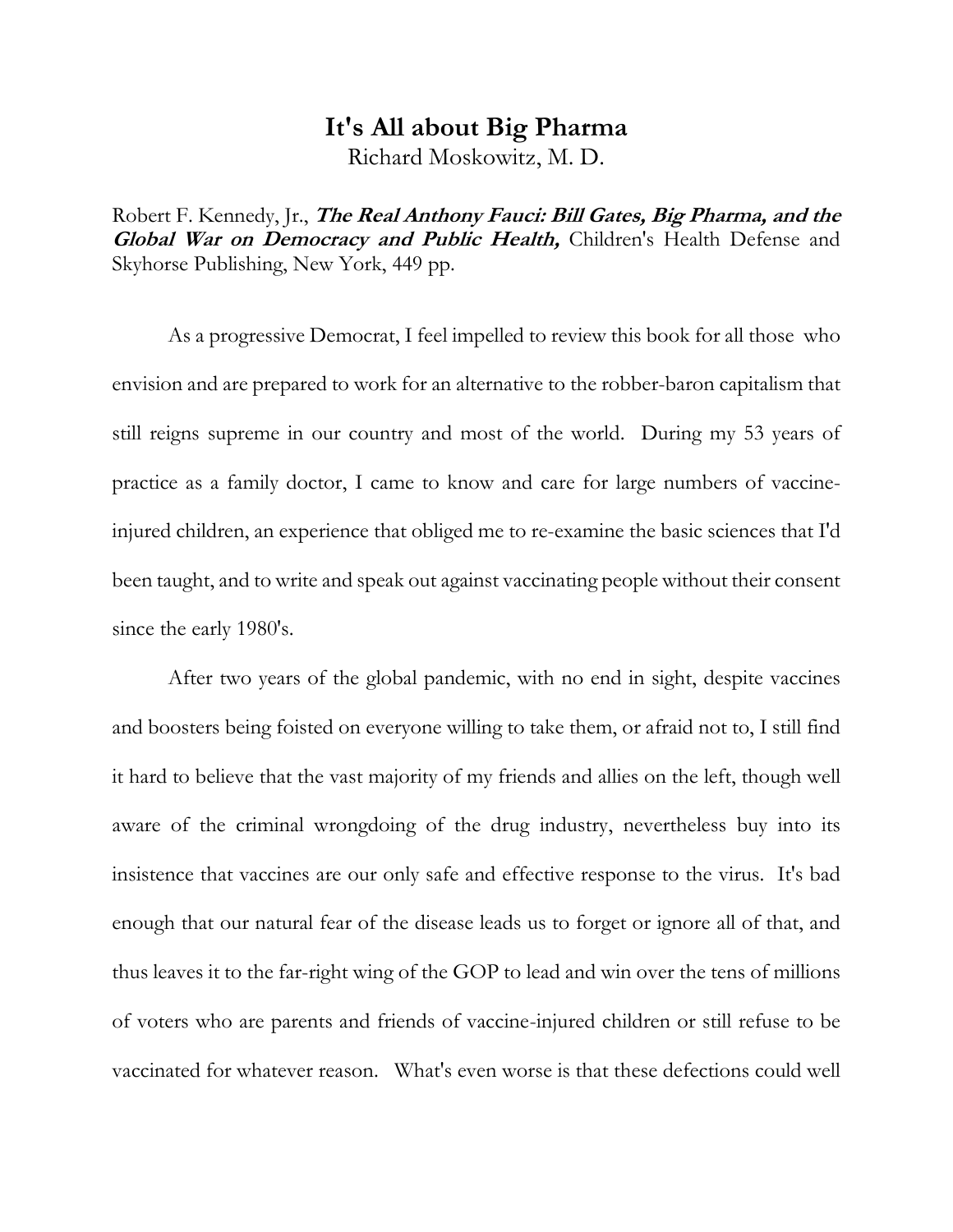cost us the 2022 and 2024 elections and usher in literally decades of Trumpist rule.

Politics aside, his book speaks persuasively about matters of urgent concern to everyone. With literally hundreds of endnotes following each chapter, it is based on exhaustive study, meticulous scholarship, and extensive first-hand knowledge of the main participants, including Dr. Fauci himself. It names names, gives particulars, and provides a tale of corruption at the heart of the drug industry, the government agencies that are supposed to be regulating it, and the super-wealthy investors who own controlling shares in them both, an interlocking directorate that goes far beyond what I like most of us had any idea of. I should add that preparing this review would have been a lot easier if he'd added an index and a glossary of acronyms to help keep track of it all.

All of it, the obscene wealth, the out-of-control profiteering, the bureaucratic dictatorship, and the dystopian schemes that they serve, falls neatly within the purview of Naomi Klein's 2007 book, *The Shock Doctrine: the Rise of Disaster Capitalism,* as she was quick to point out at the very beginning of the pandemic:

Disaster capitalism describes [how] private industries profit from large-scale crises. The "shock doctrine" is the political strategy of using large-scale crises to push through policies that systematically deepen inequality, enrich elites, and undercut everyone else. In moments of crisis, people tend to focus on the daily emergencies of surviving that crisis, whatever it is, and to put too much trust in those in power.

The shock [of the pandemic] is the virus [being] managed in a way that maximizes confusion and minimizes protection. I don't think it's a conspiracy, just the way the government ]has] utterly mismanaged the crisis. It's the worst-case scenario,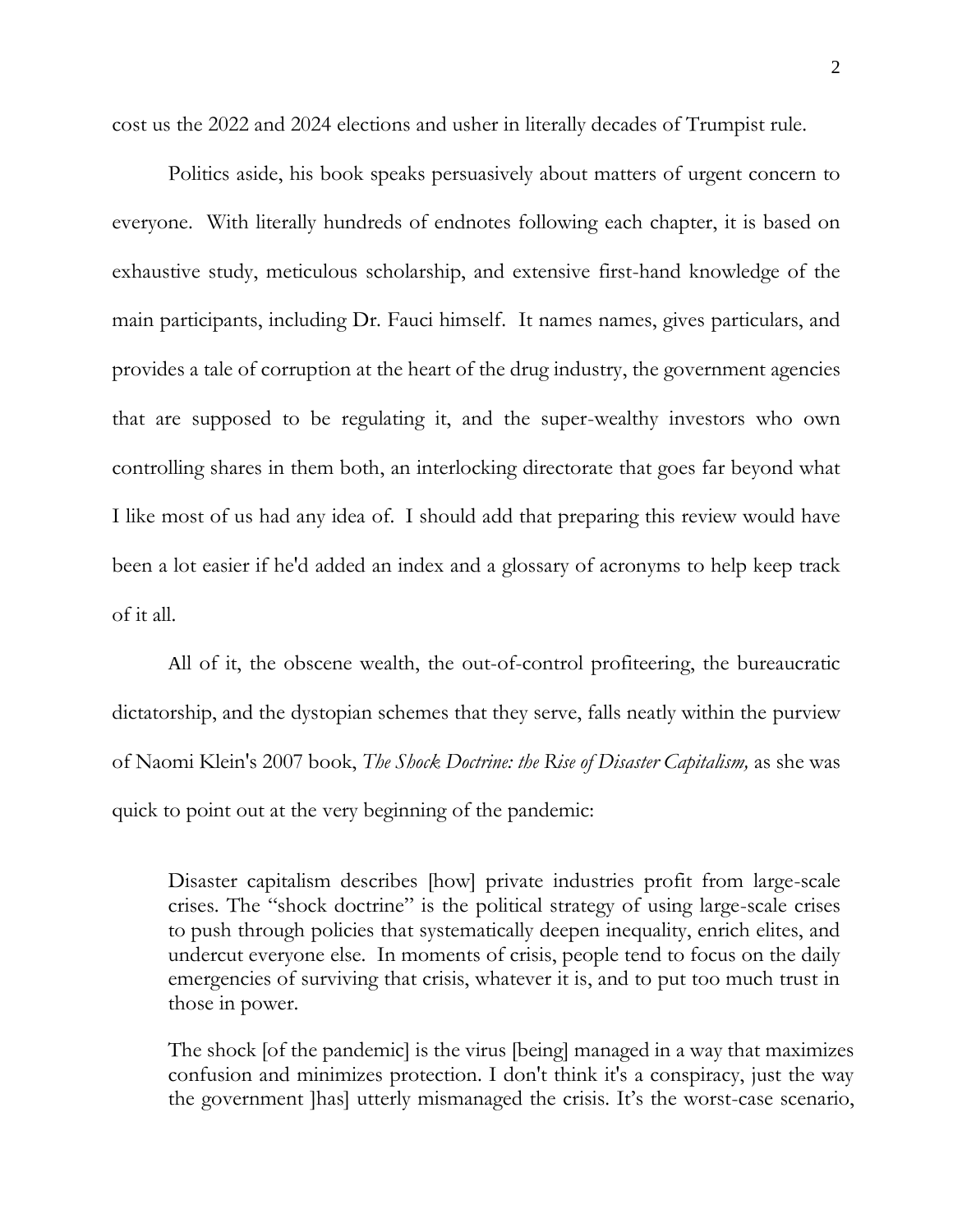combined with the fact that the U.S. doesn't have a national health care program, and its protections for workers are abysmal.<sup>1</sup>

Written almost two years later, RFK Jr.'s book reveals a system of corporate and governmental misconduct that is far more extensive and elaborate than Trump's dithering and denialist response, or than Klein herself envisioned and would likely accept. It presents a mountain of evidence that our pandemic response, if not the virus unleashing it, was long and carefully planned, rehearsed, and orchestrated by a consortium of drug company executives, government bureaucrats, and collaborating physicians and scientists, and is now in the process of being carried out down to the last detail, involving an even larger cast of intelligence and military operatives, and secret big-money donors with ulterior motives and globalist agendas.

Whether or not it was a conspiracy in the strict, legal sense, the book makes a convincing case that Tony Fauci, Bill Gates, and many others are guilty of serious if not criminal wrongdoing, with Fauci at the epicenter of a massive technoscientific empire and colossal profiteering scheme, and Gates, his secret funder and not-so-silent partner in vaccinating everybody against everything, not to mention bankrolling other equally sinister projects. At the same time, it looks beyond their personal malfeasance to the big picture, the corrupt institutions that they built, the dictatorial methods that they devised and made use of, and the futuristic dystopias that they envision, all of which may well outlive their virtuoso perpetrators if and when they're discredited and taken down.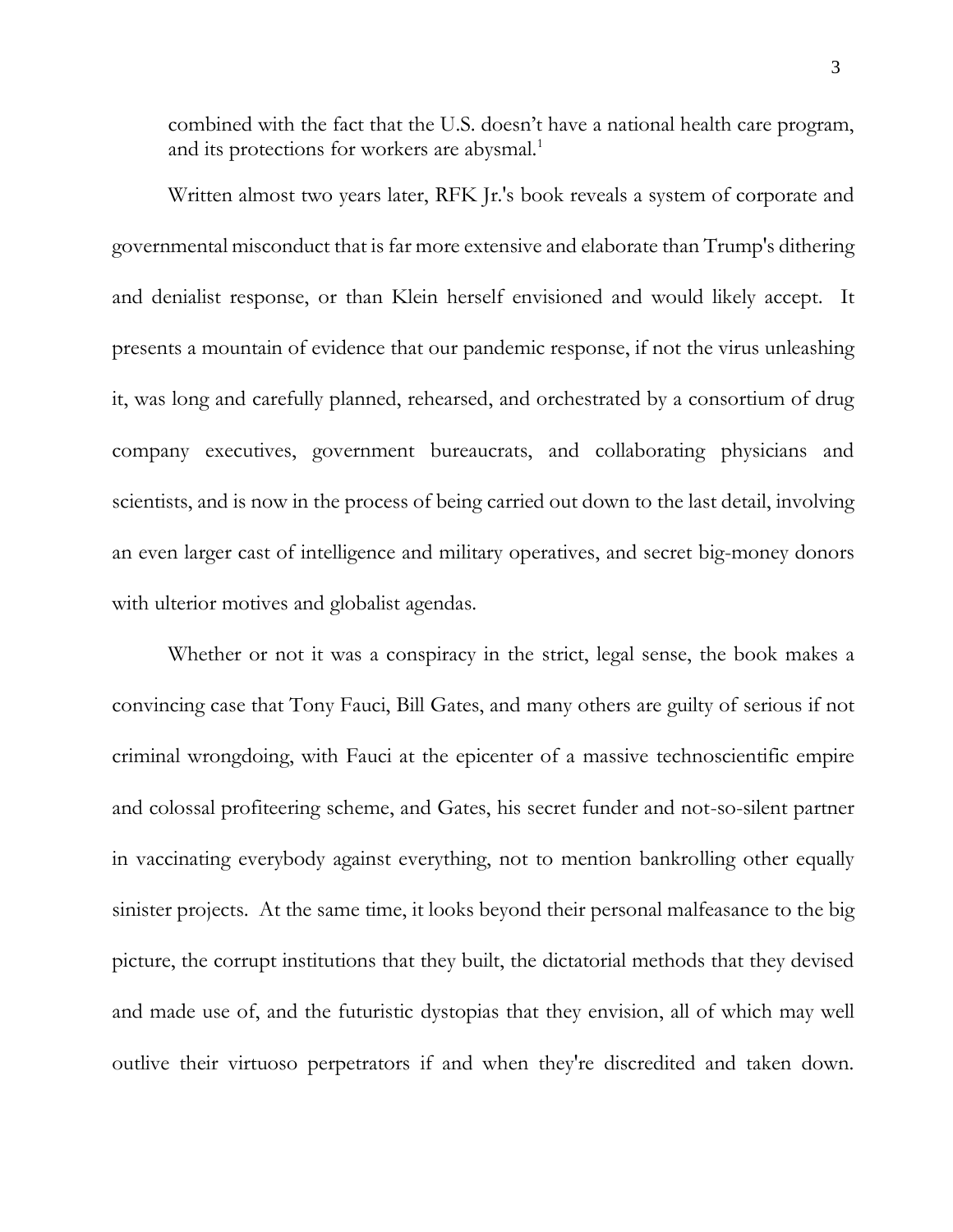As catalogued here, Big Pharma's ascendancy over the CDC, FDA, and NIH is cut from the same cloth as the interlocking directorates that have long blessed Big Oil, Big Ag, Big Tobacco, the military-industrial complex, and other too-big-to-fail industries such as auto, aerospace, energy, and tech, with unlimited access to and ultimately effective control over the government agencies that were intended to regulate and restrain them. What is unique and unprecedented is its obligatory reliance upon scientific expertise of such dubious authority that other scientists are not allowed to question it.

As a lifelong New-Deal Democrat, whose father and uncle were both assassinated for serving the public interest in much the same spirit as he now aspires to, the author knows as well as anyone that the vast majority of those he seeks to persuade are apt to cherish the avuncular-sounding Dr. Fauci as the voice of reason and science, and that persuading his oldest political allies or even his own family to investigate Fauci's dark side may be an impossible dream, a quixotic task that is doomed to fail.

Yet he seems both determined and well-qualified to make the attempt. A successful public-interest lawyer with over 40 years of experience, he has won substantial awards from major polluters of the chemical industry, $2$  first as senior litigator for the Natural Resources Defense Council, and more recently as founder of Children's Health Defense. He writes and speaks clearly; and, above all, he does his homework, to the point of offering a six-figure reward to anyone who can disprove any of the numerous factual claims assembled in his book.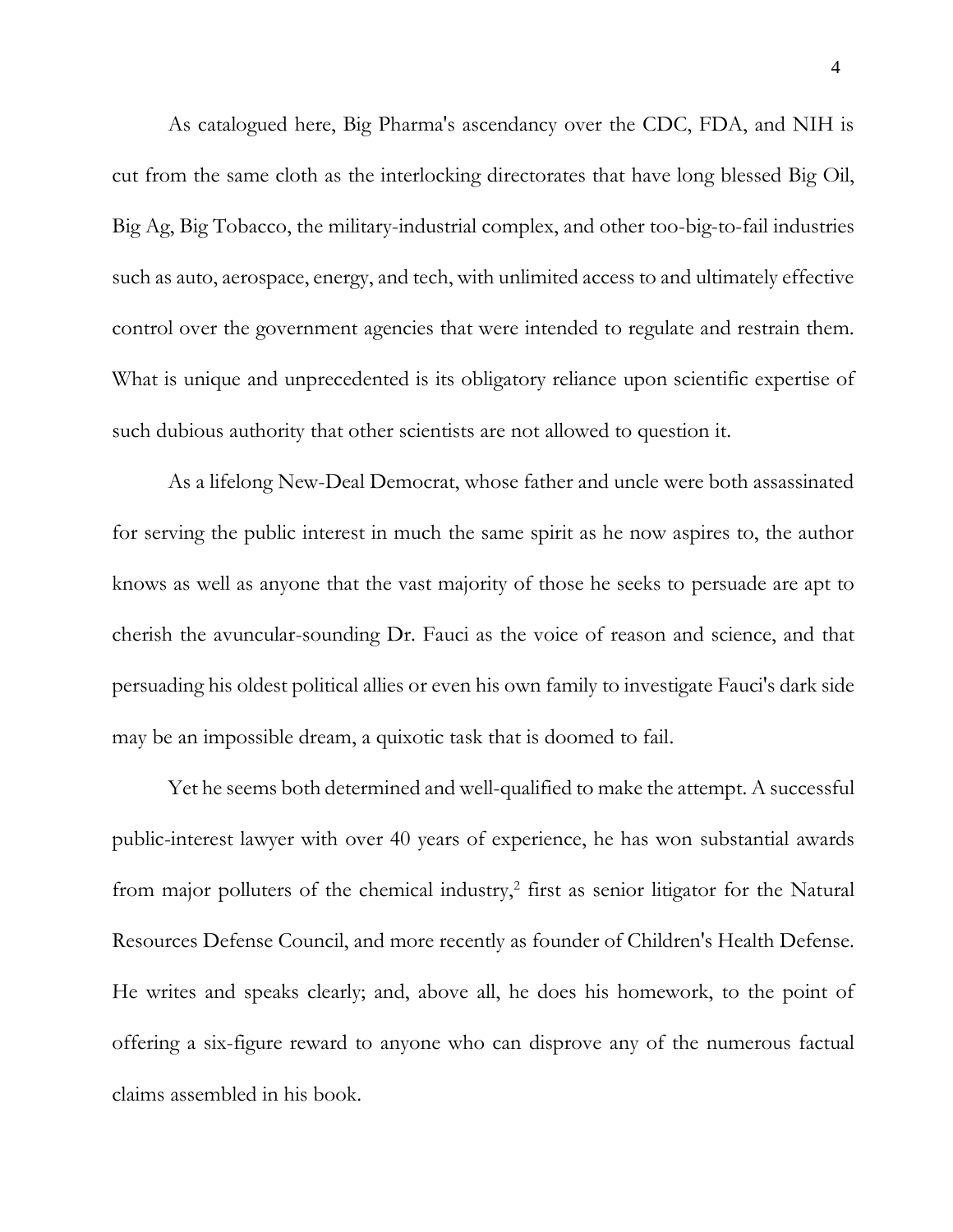### **Fauci and the Pandemic.**

His tale begins in the present, with Fauci in command of the government's pandemic response, and doctors, scientists, the media, and just about everyone but GOP die-hards and the parents and friends of vaccine-injured children on board with his official mythology that universal vaccination is the only way to end the emergency, and that all who dissent from that mantra must be demonized and silenced for keeping the disease alive and indeed actually spreading it. The astounding success of that narrative is evident in the fact that the book, which ranked #1 on Amazon non-fiction as soon as it was released, and #6 on the *New York Times* best-seller list for hardcover nonfiction 3 weeks later, has now disappeared from that list, and from many of the bookstores that it represents. It also has yet to be reviewed or even mentioned in the *New York Times,* the *Washington Post*, the *Boston Globe,* the *New York Review of Books,* NPR, or any other mainstream media that I'm aware of, other than a recent hit piece by the Associated Press,<sup>3</sup> while Facebook, Twitter, YouTube, and other social media have made concerted efforts to remove or discredit his posts as "vaccine misinformation."<sup>4</sup>

The lengthy first chapter shows convincingly that that apparent consensus and the strategy based on it were built upon a tissue of mutually-reinforcing deceptions, and have perpetrated a national disaster of colossal proportions, far beyond anything that the disease could have achieved on its own if managed in the usual way, by achieving natural herd immunity as quickly as possible, as urged by prominent experts at the time, i. e., by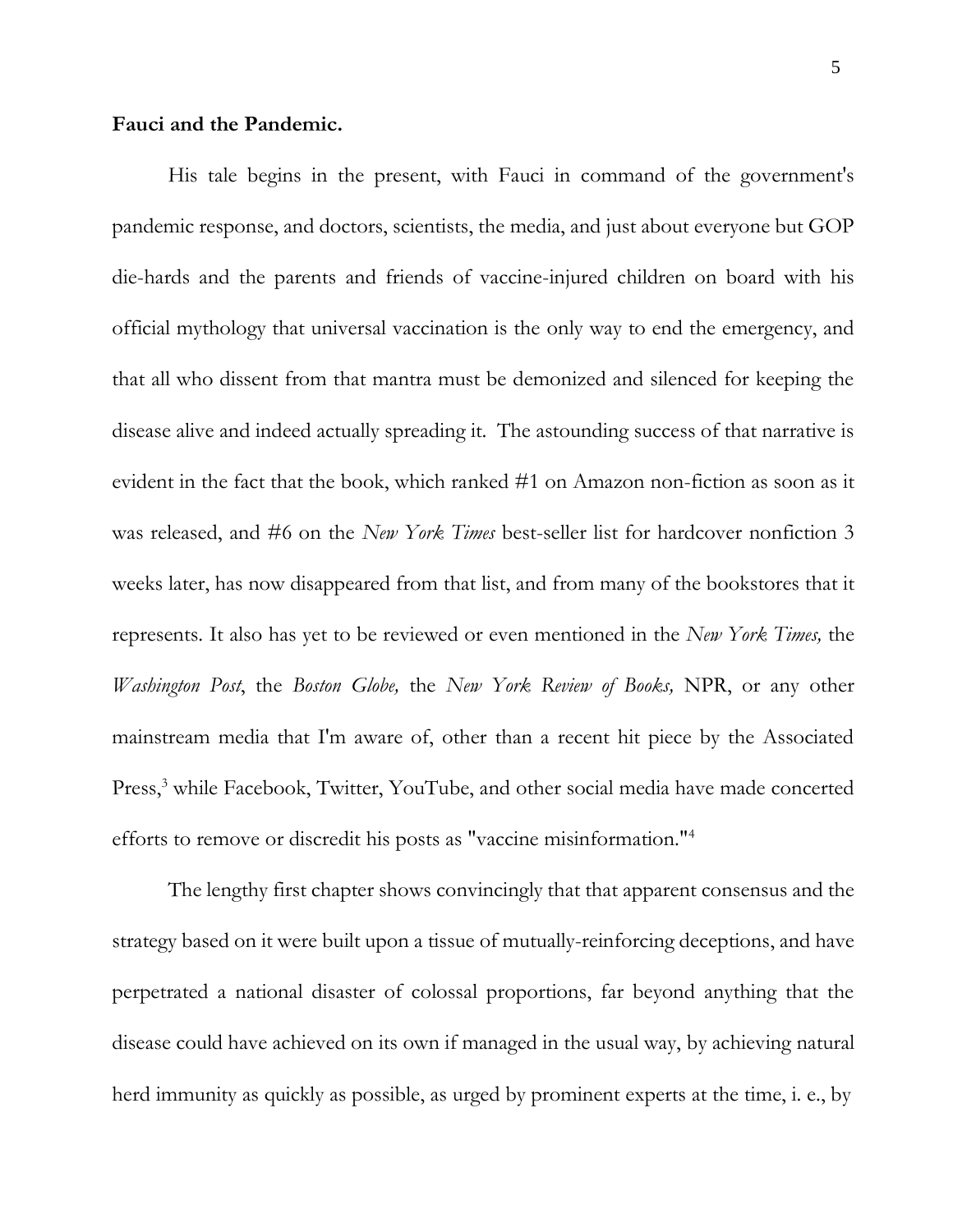- 1) keeping the children in school, allowing the virus to spread rapidly among this least vulnerable sector of the population, and
- 2) isolating the people at highest risk, like the elderly, infirm, and chronically ill, and those living at close quarters in nursing homes and extended-care facilities.

Typical of many, the following excerpts are taken from an interview with Dr. Knut

Wittkowski, the head of Biostatistics, Epidemiology, and Research Design at the

Rockefeller Institute for 20 years:

As with every respiratory disease, we should protect the elderly and fragile, because they get pneumonia and [often] die. On the other hand, children do very well, so they should keep going to school and infecting each other. That contributes to herd immunity, so that after [a short time], the elderly [can rejoin] their families, because the virus will have been extinguished.

About 80% of the population needs to have had contact with the virus, and the majority won't even recognize that they were infected, or had very mild symptoms, especially [the] children. So it's very important to keep the schools open, to spread the virus [and] get herd immunity as fast as possible. The elderly should be separated and the nursing homes closed [to visitors, until then].

[Instead] what [we] are trying to do is flatten the curve, [which will also] prolong [and] widen it. I don't see a good reason for a respiratory disease to stay in the population [any] longer than necessary. We had two other coronaviruses before. [This one is] not the first, and won't be the last. And for all respiratory diseases we have the same type of epidemic. If you leave it alone, it comes for [a few] weeks, peaks, goes for [a few more] weeks, and [then] it's gone.<sup>5</sup>

Ignoring similar pleas from other distinguished virologists and epidemiologists,

such as Prof. John Ioannidis of Stanford and Prof. David Katz of Yale, Fauci did precisely

the opposite, "flattening the curve," closing the schools, and locking down the whole

society, including all businesses and institutions, thus paralyzing the economy, costing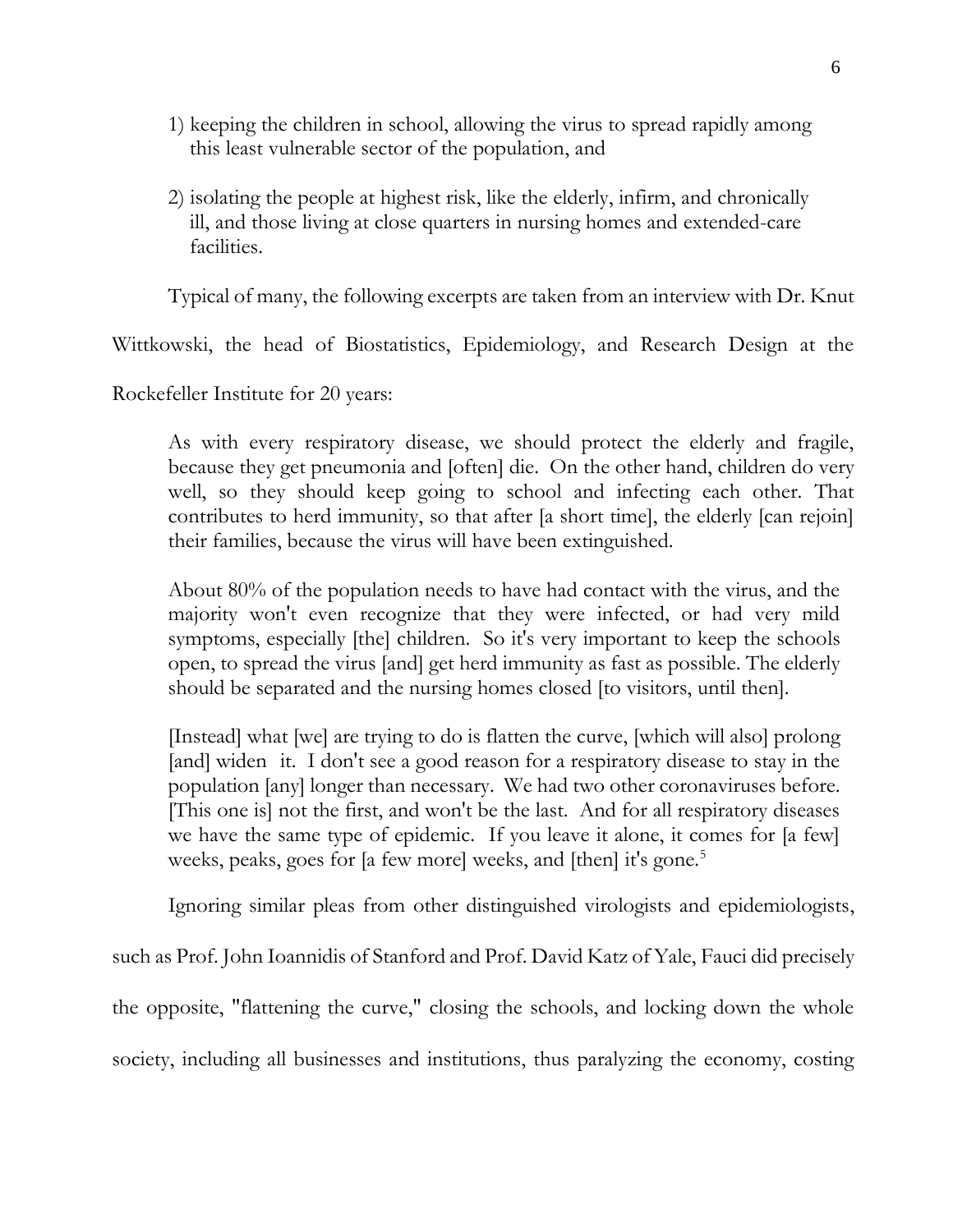tens of millions of jobs, threatening the indigent with starvation, and, above all, prolonging the outbreak for two years, thus guaranteeing the emergence of variant or mutant strains, as well as fabricating a new science to discredit all dissenting views, and invoking the emergency thus created to justify preventing them from appearing in scientific journals and the media.

Most shocking of all has been his determined opposition to early treatment for those already sick, or even simple preventive measures for those exposed, at high risk, or testing positive but not yet sick, even though quite a few doctors were independently reporting encouraging results with vitamins, minerals, and medicinal herbs as prophylaxis, and excellent success at every stage and level of actual illness with Chinese herbs, nutritional supplements, homeopathic remedies, and common, inexpensive, generic drugs whose patents had expired.

To give just one example I'm personally familiar with, Dr. David Brownstein reported a series of 520 confirmed, symptomatic cases treated exclusively with high doses of oral or intravenous vitamins A, C, D, and iodine, with just 9 hospitalizations and no deaths; <sup>6</sup>yet Dr. Fauci, the CDC, and the leading scientific journals uniformly refused to publicize or recommend these efforts. In the case of hydroxychloroquine, ivermectin, and other inexpensive, non-toxic, and off-patent pharmaceuticals, he and his allies in the FDA went so far as to warn pharmacies against filling any prescriptions for them.

In short, while frightening the entire population with the imminent threat of a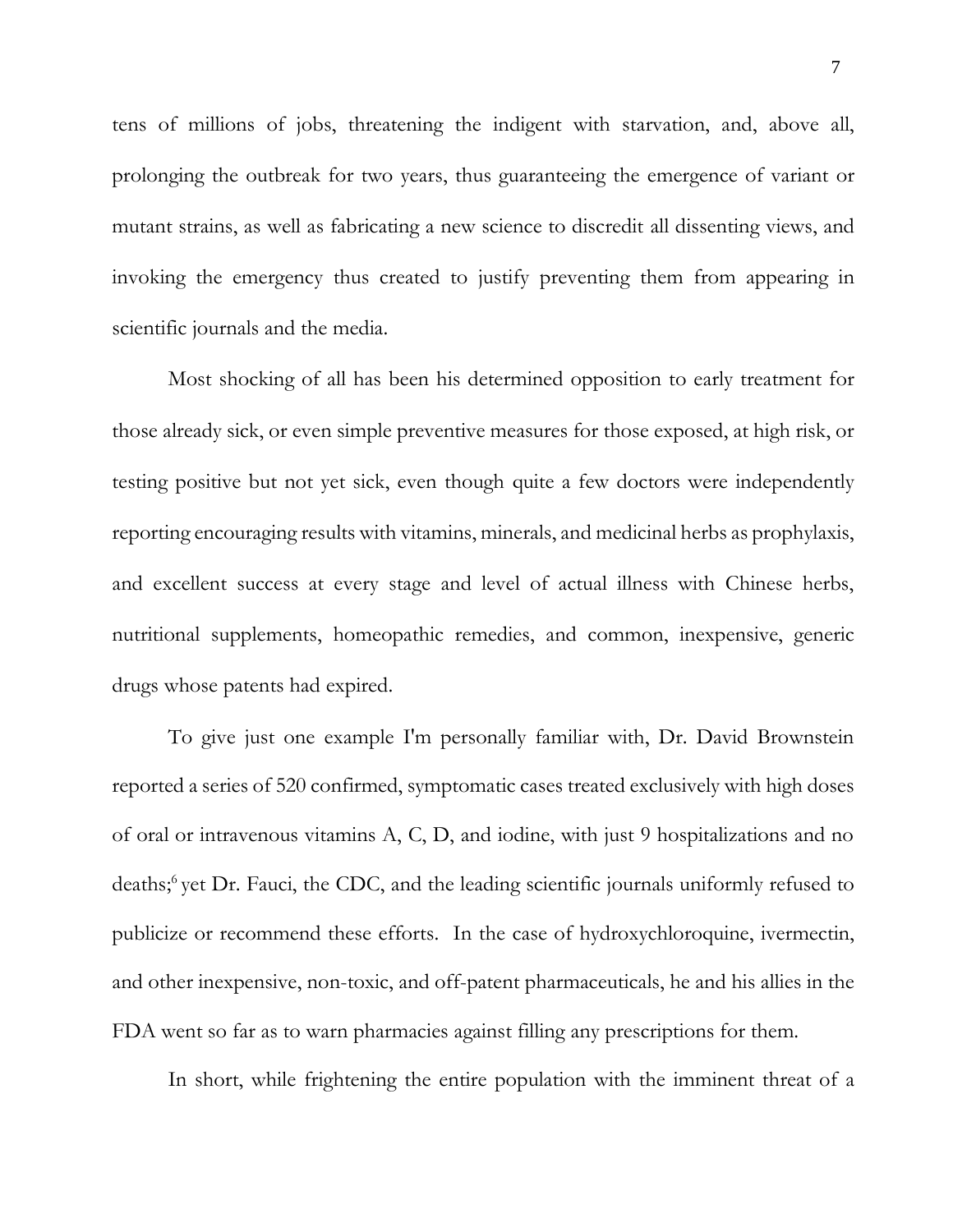deadly disease, both he and the agencies he controlled offered no medical help for it whatsoever, other than making everyone wait practically a year for the vaccines, recommending that they stay home until becoming critically ill or short of breath, and only then showing up for emergency treatment in the hospital with remdesivir, an expensive antiviral of proven toxicity and at best marginal effectiveness, and highpressure oxygenation with mechanical ventilators, which killed many thousands on its own.

At that point, still early on in the outbreak, a number of eminent clinicians spoke out against this do-nothing strategy as a deliberate campaign to instill fear and panic and enforce the belief that the vaccines being developed were the only safe and effective weapon against the virus. Dr. Pierre Kory, a well-known pulmonologist, testified before Congress as President and Chief Medical Officer of the ad hoc FLCCC or Front Line COVID-19 Critical-Care Alliance, to the effect that treatment and prophylaxis with Ivermectin alone would reduce hospitalizations by 90%, deaths by 75%, and save literally hundreds of thousands of lives.<sup>7</sup>

The book then uncovers still unpublished but partially leaked clinical trial data showing that the new COVID vaccines failed to keep their original promise of preventing infection and transmission of the virus, as all vaccines are expected to do, which the CDC was eventually forced to admit. They accordingly changed their stated purpose to simply lowering the risk of hospitalization and death for those infected, which their carefully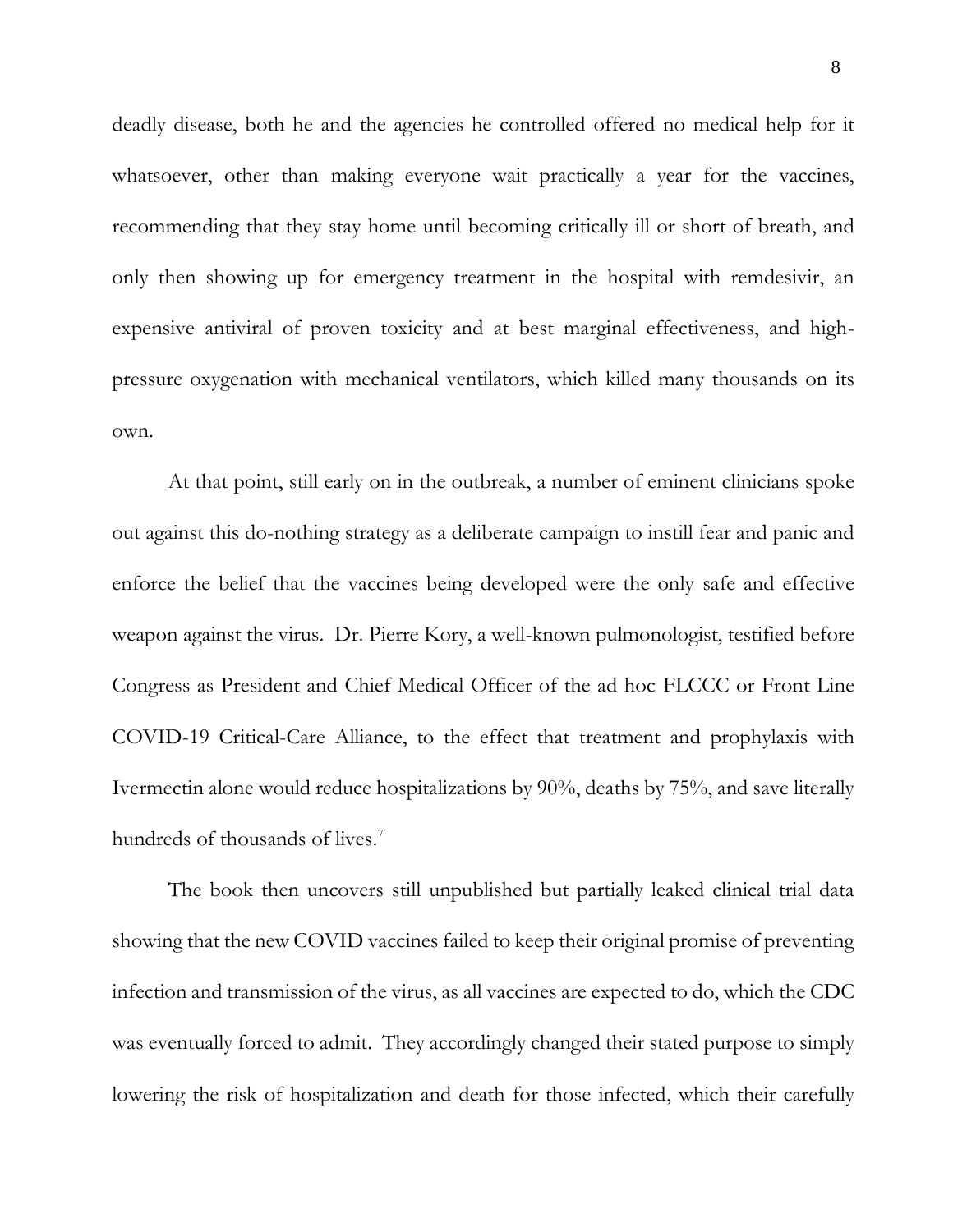stage-managed statistics do appear to support.

In like manner, the CDC, Fauci, and the National Institute for Allergies and Infectious Diseases, or NIAID, the agency he heads, also like to point out that the new mRNA technology can generate booster vaccines exquisitely tailored to each new variant, a miraculous innovation, to be sure; but all we know for sure about it is that, since the lockdowns and vaccines do nothing to stop and indeed almost certainly accelerate the emergence of new variants, each new booster will guarantee a long train of future profits far in excess of what a genuinely successful vaccine would have achieved by ending the pandemic as originally advertised.

Appointing loyalists with financial ties to the industry to CDC and FDA panels to insure prompt approval of the new vaccines even without long-term safety data, Fauci then made such data unattainable by vaccinating all the controls and terminating the trials well ahead of schedule. With help from Adam Schiff and other Democrats in Congress, he also directed Facebook and the mainstream media to suppress all "disinformation" regarding the COVID or the vaccines, which meant anything doubting or questioning the official narrative, including any reporting of post-vaccine injuries and deaths, and hired supposedly independent "fact-checkers" who were actually paid by the industry to debunk the isolated cases that slipped through the censorship.

As a final touch, he prevailed on the CDC not to authorize or perform autopsies on vaccine-related deaths reported to the Vaccine Adverse Events Reporting System, and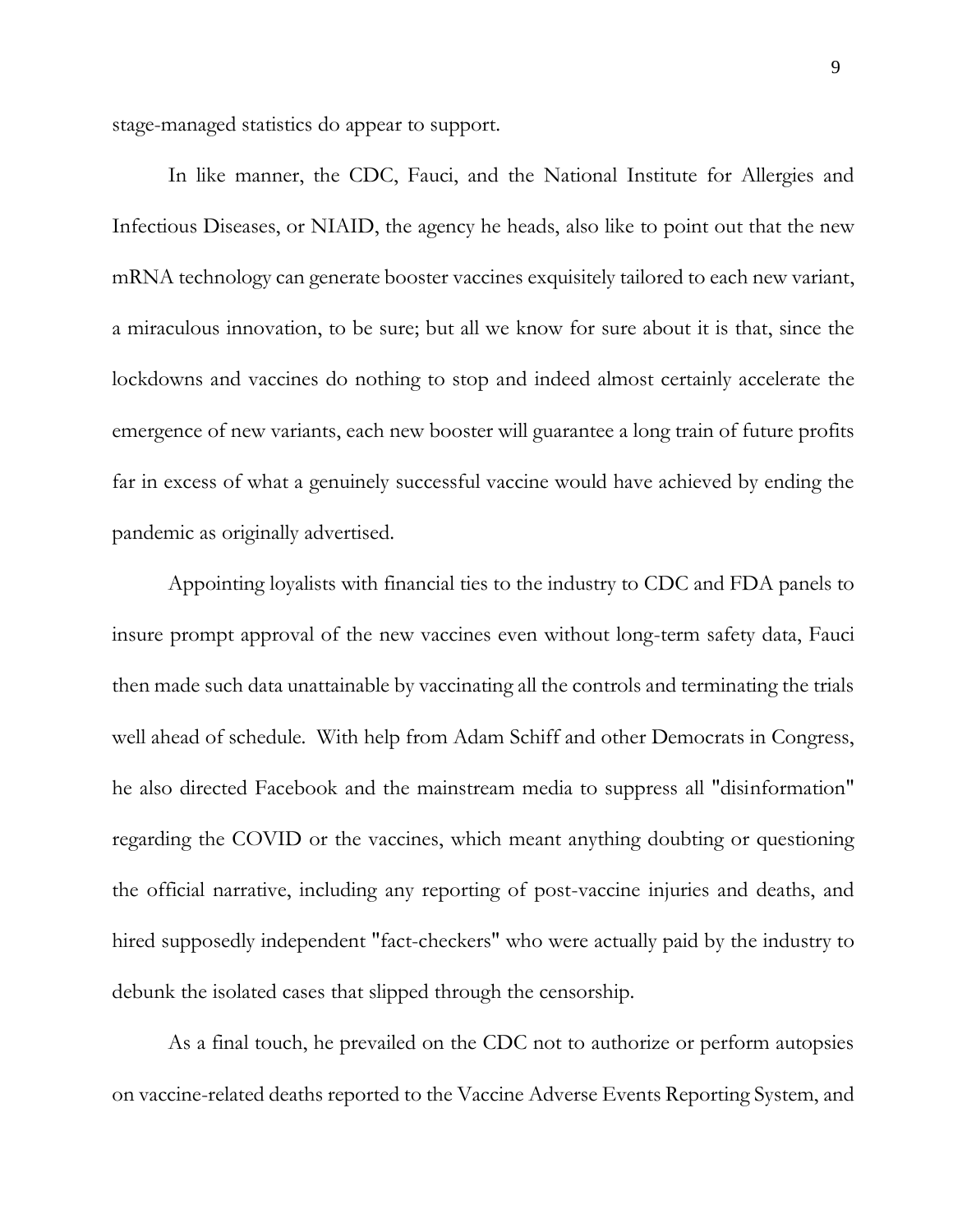refused to acknowledge the 16,000 already registered by the time RFK Jr.'s book came out, as well as counting such deaths as "unvaccinated" unless they occurred at least 14 days after the second dose, as happened very rarely, and would have likely escaped notice in any case. These various subterfuges have enabled Fauci, the CDC, President Biden, and the mainstream media to convince a public already predisposed to believe the official statistics that the disaster is a "pandemic of the unvaccinated," with 90-95% of the COVID-related hospitalizations and deaths neatly assigned to that category. To that I would add the further irony that Trump's dithering and denialism in the early months of the pandemic helped to make Fauci and his lockdown seem prudent and even wise to most people, thus helping to fulfill the very agenda that Trump made a show of despising.

The chapter concludes with statistical evidence from many countries that dramatic spikes in COVID infections, hospitalizations, and deaths have consistently followed within a few weeks or months after implementing campaigns of mass vaccination. It also discusses one particular risk posed by the Moderna and Pfizer vaccines utilizing the new mRNA technology, namely, "pathogenic priming," or antibody-dependent enhancement (ADE), the often lethal effect of excessively high antibody levels upon subsequent exposure to the virus, which worried even Dr. Peter Hotez, an industry darling who rarely meets a vaccine he doesn't like,<sup>8</sup> and has indeed been reported in autopsies of post-vaccine deaths performed outside the United States. Yet the fact that such adverse reactions and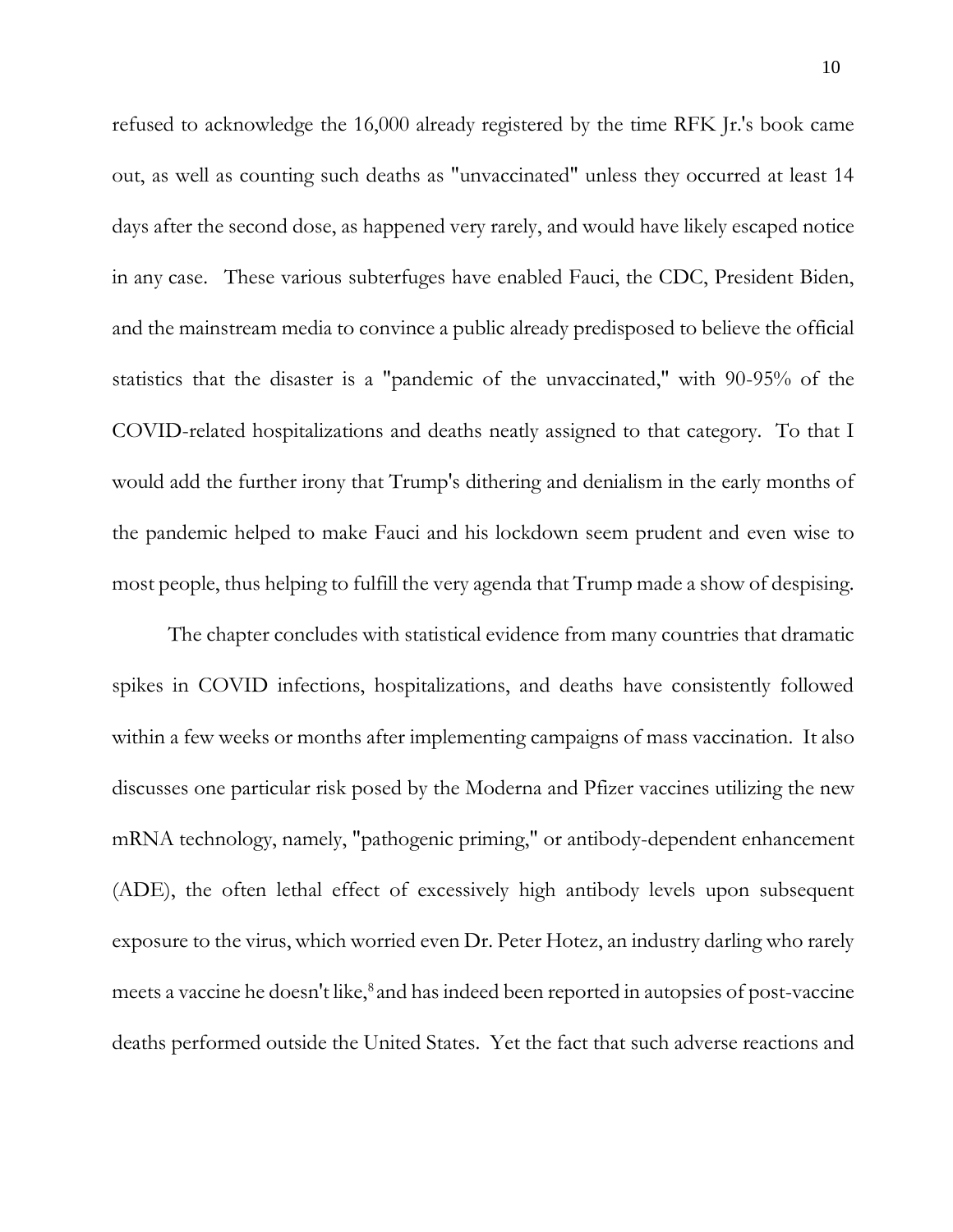deaths often occur many weeks or months later virtually guarantees that they too will be overlooked as vaccine-related and written off as coincidence or genetic predisposition.

## **Fauci and Big Pharma.**

Although my own reappraisal of vaccines had already made me suspect a lot of Fauci's multiple deceptions that the book's opening chapter laid bare, I had no idea about the nature or extent of his control over the Federal bureaucracy that enabled him to pull it off, or the depth of his commitment to the drug industry's priorities, or the vast infrastructure, global ambition, and fiendish agenda of the medical-industrial empire that he built over four decades, the last two of them in partnership with the Bill and Melinda Gates Foundation.

For that reason, the later chapters are especially valuable in documenting that the COVID disaster is no isolated incident, but in fact the consummate achievement of Fauci's 40 years of dictatorial rule over our Federal health expenditures in the service of Big Pharma, as well as thoroughly in sync with Bill Gates' coercive agendas for the whole planet, encompassing covert depopulation, GMO agriculture, vaccinating everybody against everything, and hi-tech surveillance of our personal data.

# **Fauci and AIDS.**

Fauci's first big breakthrough was the AIDS crisis, for which he introduced a series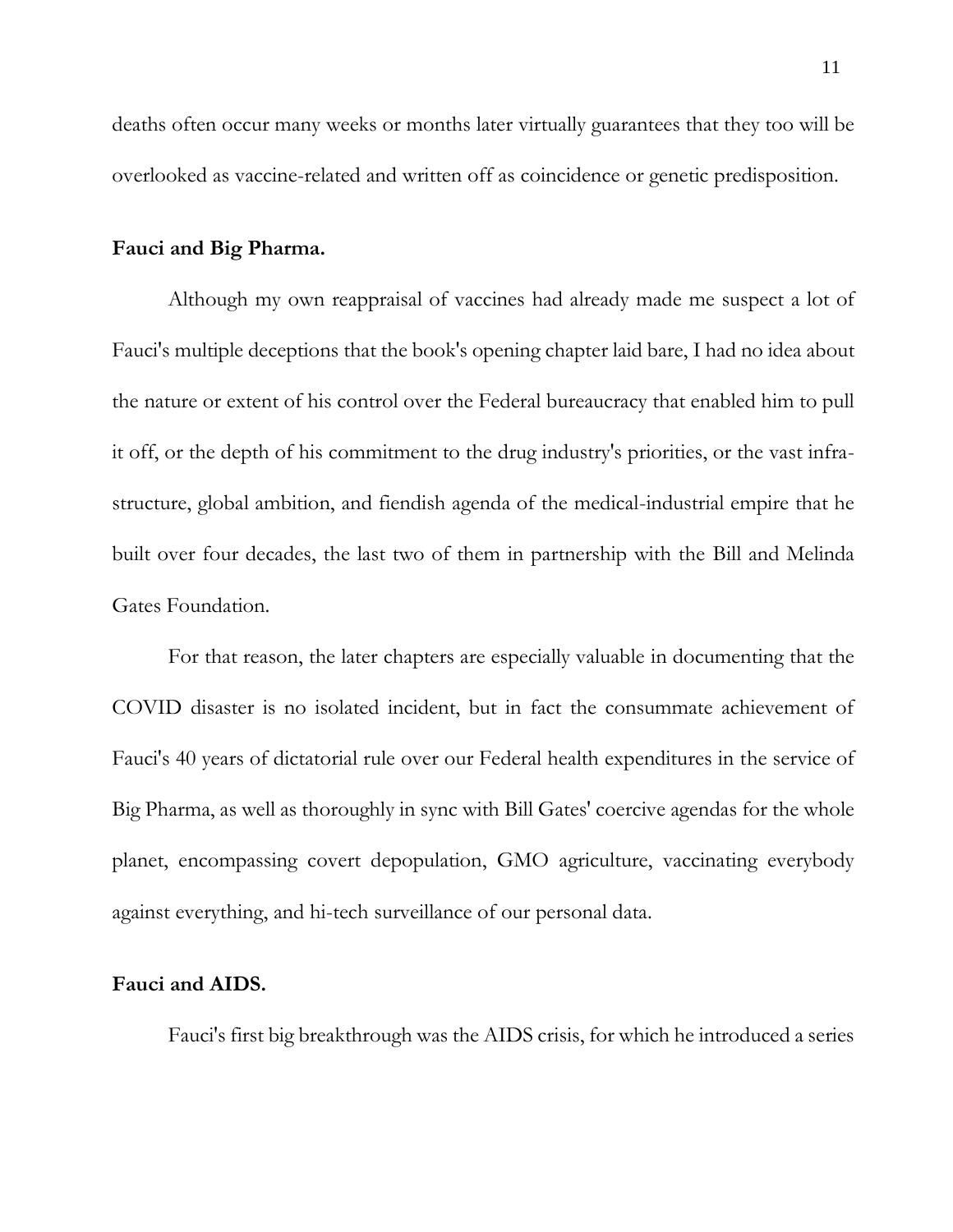of interrelated deceptions that have since became Standard Operating Procedure throughout his career, namely

- 1) exaggerating the infectivity and virulence of whatever disease he was fighting into an acute emergency requiring the imposition of dictatorial rule and strict measures of population control, notably vaccine mandates;
- 2) changing the rules and conditions of the vaccines' clinical trials to fabricate a mirage of scientific justification for them, including manipulating and even falsifying the actual data as required;
- 3) suppressing dissenting views by controlling all public messaging from the media and the scientific community; and
- 4) pressuring the CDC and FDA to discourage or prevent physicians from using natural supplements and inexpensive generic drugs both to prevent and treat the condition.

The book details Fauci's remarkable skills as autocrat and entrepreneur, with a nimble eye for the opportunity of each new situation and the ruthlessness to reframe it to his advantage, which enabled him to gain control of the NIAID, build it into an empire, and amass enormous wealth and power for both the agency and himself by forging an endlessly lucrative partnership with the drug industry.

Promoting public health, the job that Congress was ostensibly paying him for, would have involved projects like investigating, explaining, and at least mitigating the everincreasing prevalence of chronic, autoimmune diseases that have dominated clinical medicine throughout his tenure. But the research projects that he actually initiated and supervised were simply about collaborating with Big Pharma to design new, expensive,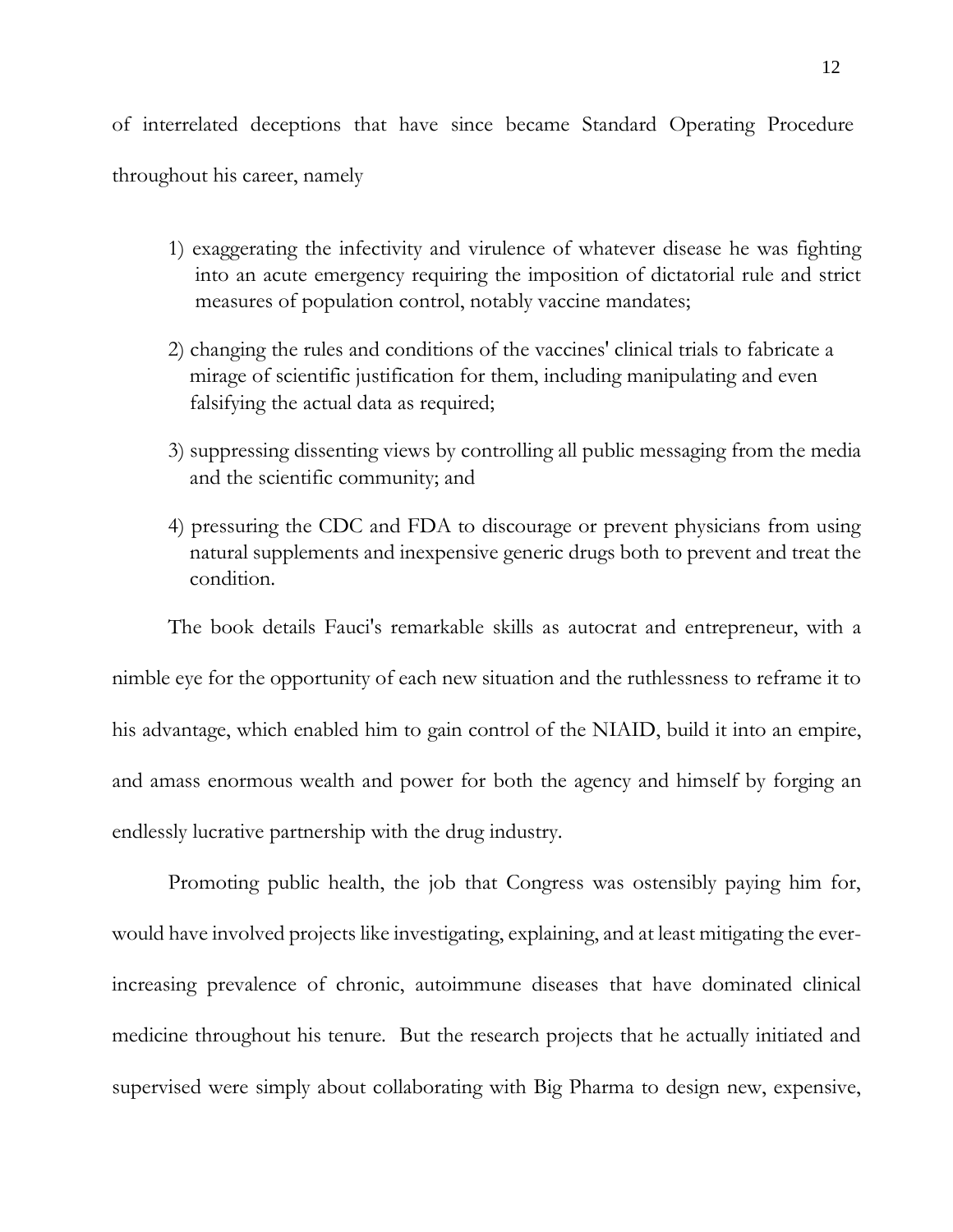potent, and above all patentable drugs and vaccines.

He realized early on that profitable pharmaceuticals would win a continuous and ever-increasing harvest of appropriations from Congress, as well as loyalty and gratitude in the form of monetary awards and other perks from the drug industry. His first step was thus to recruit senior research scientists from the industry as Principal Investigators to conduct the studies he wanted, paying them handsomely on top of their corporate earnings, and adopting their pro-industry interpretations as his own. Creating these networks and building an empire on the basis of them was perhaps his greatest achievement, and the author's elucidation of that infrastructure and everything it made possible is one of the outstanding accomplishments of his book.

Mostly professors and department heads at prestigious universities, these PI's were much sought after as speakers at conferences, and thus widely recognized as "experts," ideal spokespersons for their shared agenda of incorporating the industry's priorities into government health policy, and discrediting and punishing those who opposed or dissented from them. Appointing them to policy-making committees of the CDC, FDA, and other government agencies then gave him the power to approve prescription drugs and vaccines for general use.

He also cultivated and promoted a number of young Ph D.'s just starting out who were hungry for research projects to make their name and fortune. With lavish grants from his fast-growing budget, he secured their personal loyalty as long as they produced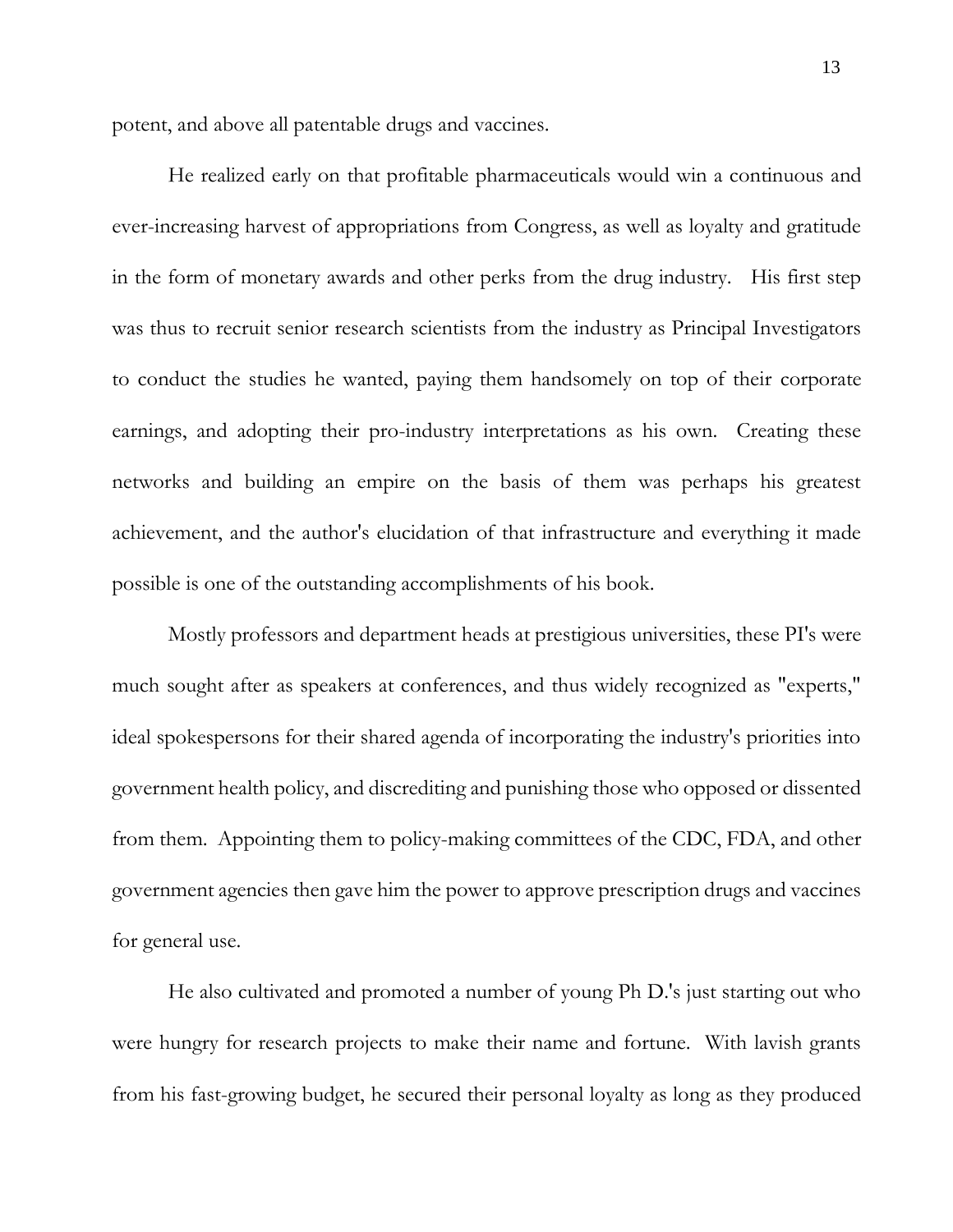and stood behind the results he wanted, and seldom had to terminate them for stepping out of line, although that implicit threat was always there.

As co-owner of the patented and approved drugs that they studied, the agency then also received handsome royalties from future sales, and could well afford to pay a tidy portion of them to the PI's in charge, as well as to Fauci himself. As if hidden in plain sight, these glaring conflicts of interest have transformed the NIAID into what amounts to a major drug company in its own right, profiting lavishly from the 200+ patents that it owns, and more than happy to share its wealth with its grantees.

Fauci didn't invent these networks; he merely expanded and exploited them by making common cause with the industry, and espousing its interests as his own. In a filmed interview, Dr. Peter Rost, a former Vice-President of Pfizer, all but boasted of the aggressive marketing strategies that he himself devised and oversaw to promote his company's products, which were in flagrant violation of the ethical guidelines that the company still subscribes to, yet remain standard practice throughout the industry:

Everybody is out there begging for money. Nobody has any money. The only ones who do are the big international corporations, and they have *lots* of money. They give grants for research, pay doctors and researchers thousands of dollars to travel around, speak at conferences, and establish educational programs, all in order to make profits for their products. The safety trials are supposedly thirdparty and independent, but the money won't keep coming unless they support your drug, unless they say what you want them to say. Everybody knows that this is how things work. Only the public doesn't know it.9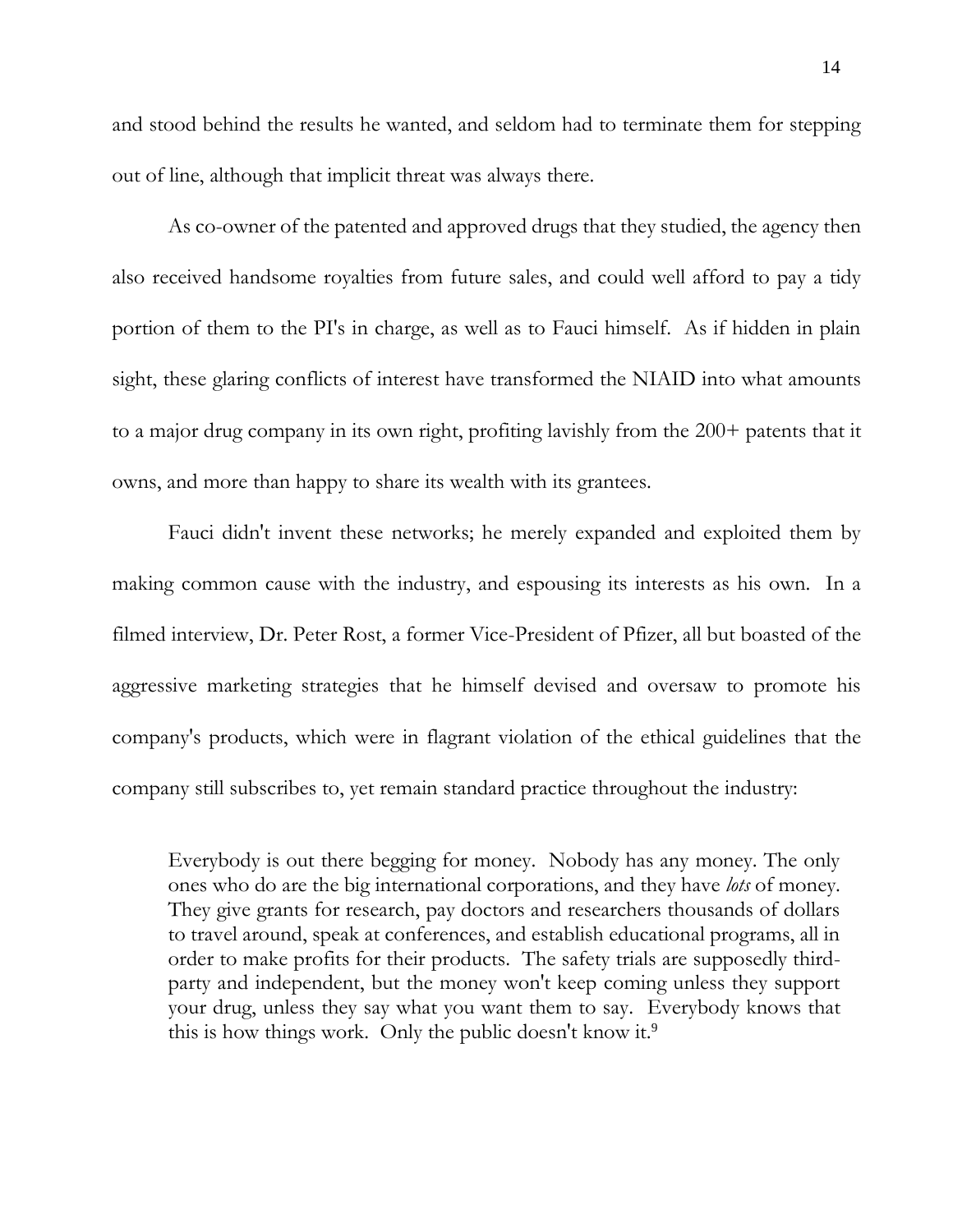According to Marcia Angell, M. D., a distinguished Harvard professor whose exposés of wrongdoing at every level of the drug industry got her fired as Editor of the *New England Journal of Medicine*, the collateral damage of this interference is that a large proportion of biomedical research is no longer trustworthy, because the academic institutions who conduct it and ultimately the medical profession that relies on it have become little more than dependencies of the drug industry that pays their bills:

My 2000 Editorial, "Is Academic Medicine for Sale?" was prompted by a clinical trial of the antidepressant Serzone. The lead author was paid more than half a million dollars in consulting fees in just one year. But I wouldn't have bothered to write [it] if not for the fact that the situation, while extreme, was hardly unique.

Among the many letters I received in response, two were especially pointed. One asked, "Is academic medicine for sale? These days, *everything* is for sale." A second went further: "Is academic medicine for sale? No. The current owner is very happy with it." The writer didn't feel he had to say who the current owner was.<sup>10</sup>

Against that background, the book explores the history of AIDS, which was first observed as a highly lethal disease of gay men in major American cities, characterized most obviously by Kaposi's sarcoma, a rare form of lymphatic cancer in the skin. In 1981, the French virologist Luc Montagnier discovered a new retrovirus, later named HIV, in the lymph nodes of several AIDS patients, whereupon Robert Gallo, a senior scientist at the National Cancer Institute, or NCI, another NIH affiliate, talked him into providing samples of the virus, and grandly announced it to be *the* cause of the affliction without bothering to produce any detailed evidence to back up his claim.

Already a rising star in the NIAID, Fauci saw in Gallo's off-the-wall proclamation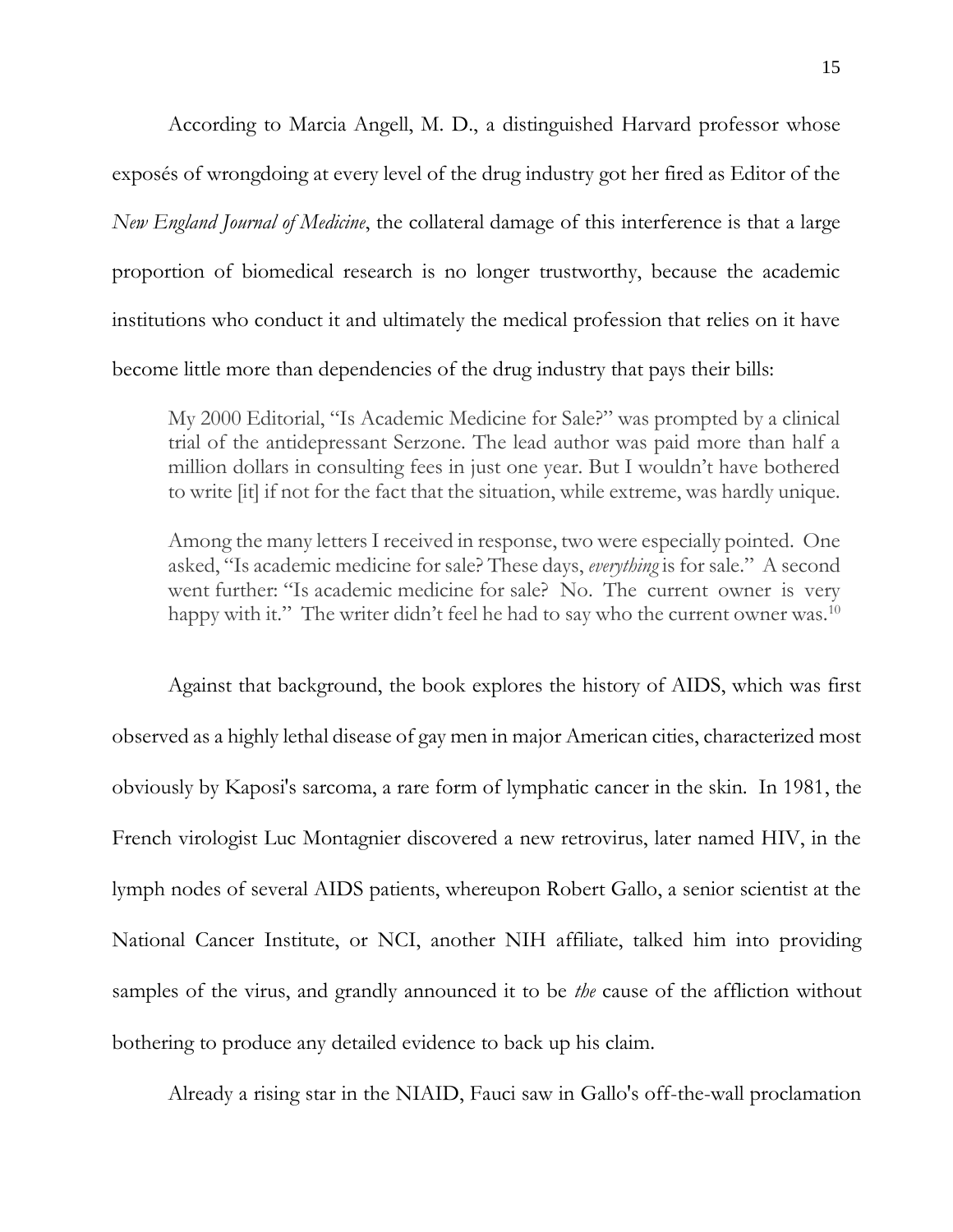an ideal opportunity to win control of AIDS research funding for his own agency, since Gallo had authoritatively identified the disease as an infection, with cancer just one form of it. For decades, he devoted himself and his entire operation to helping Big Pharma develop potent drugs against the disease. When the NCI found that the old leukemia drug azidothymidine, or AZT, destroyed the virus in vitro, Burroughs Wellcome, its original developer, decided to recycle it as a cure for AIDS, even though the FDA had rejected it in the '60s as both highly toxic and ineffective against cancer. At the same time, the legions of gay men fearing certain death if they caught the disease emboldened the company to charge \$10,000 a year for it, although it cost them only pennies per dose to produce.

Still young and inexperienced, Fauci was eager to get in on the action, but needed Burroughs Wellcome's PI's to help him navigate the regulatory process, while AZT's extreme toxicity discouraged people from volunteering for his trials, and AIDS activists were searching for cheaper, off-label drugs to help their sick friends and colleagues. Since the industry had no interest in testing or approving such drugs, especially if they worked, Fauci had no trouble convincing the FDA to discourage their use, just as he did with hydroxychloroquine and ivermectin in 2020, and likewise persuaded FDA and NIH to abort long-term studies of AZT and fast-track its official approval, just as he did with remdesivir and the Moderna and Pfizer vaccines 30 years later.

By 1987, with over 1,000,000 Americans testing positive for the virus, and hundreds of millions already spent on investigating possible medicines for it, the highly toxic AZT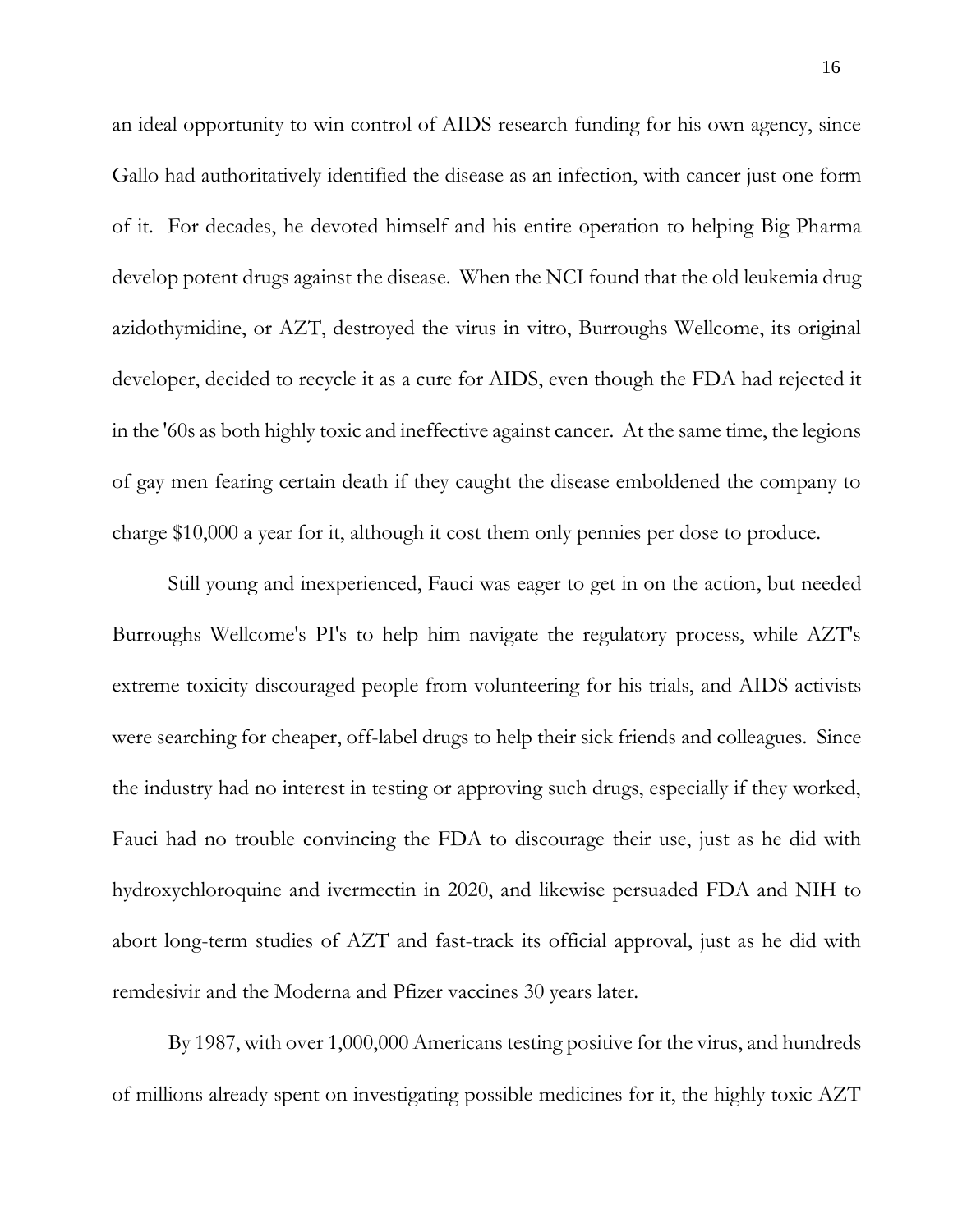was still the only weapon that the government's huge medical research budget had come up with. So Fauci persisted in spreading fear and panic far and wide with an article in the *Journal of the American Medical Association* claiming that AIDS was transmissible by routine close contact with roommates or family members, although no one but gay males had ever been found to be sick with it. Nor did he walk back his earlier insistence that AZT saved lives, even when the *New England Journal of Medicine* showed that the trials he cited to back up his claim actually proved that it was ineffective and highly toxic.<sup>11</sup>

But his crowning deception lay in the fact that neither he nor anyone else has ever managed or even tried to prove that the HIV virus was in fact the cause of AIDS, while a number of pre-eminent virologists have persistently maintained that it wasn't, and that AZT offered absolutely no benefit in treating it. Luc Montagnier, the Nobel Prize winner who discovered the virus, dismissed it as a harmless fellow-traveler, present in some but by no means all cases of AIDS, and incapable of producing the sickness on its own.

Fauci's main adversary was Dr. Peter Duesberg, another world-renowned virologist with particular expertise in the retrovirus group to which HIV belonged, who produced evidence that AIDS wasn't sexually transmissible, and hypothesized that the virus infected only patients already immunocompromised by exposure to environmental toxins, such as amyl nitrite "poppers," which were popular among gay men at that time, and other hard drugs, especially when given IV, including AZT itself. In short, he kept insisting that AIDS had basically nothing to do with HIV, and wasn't an infection at all.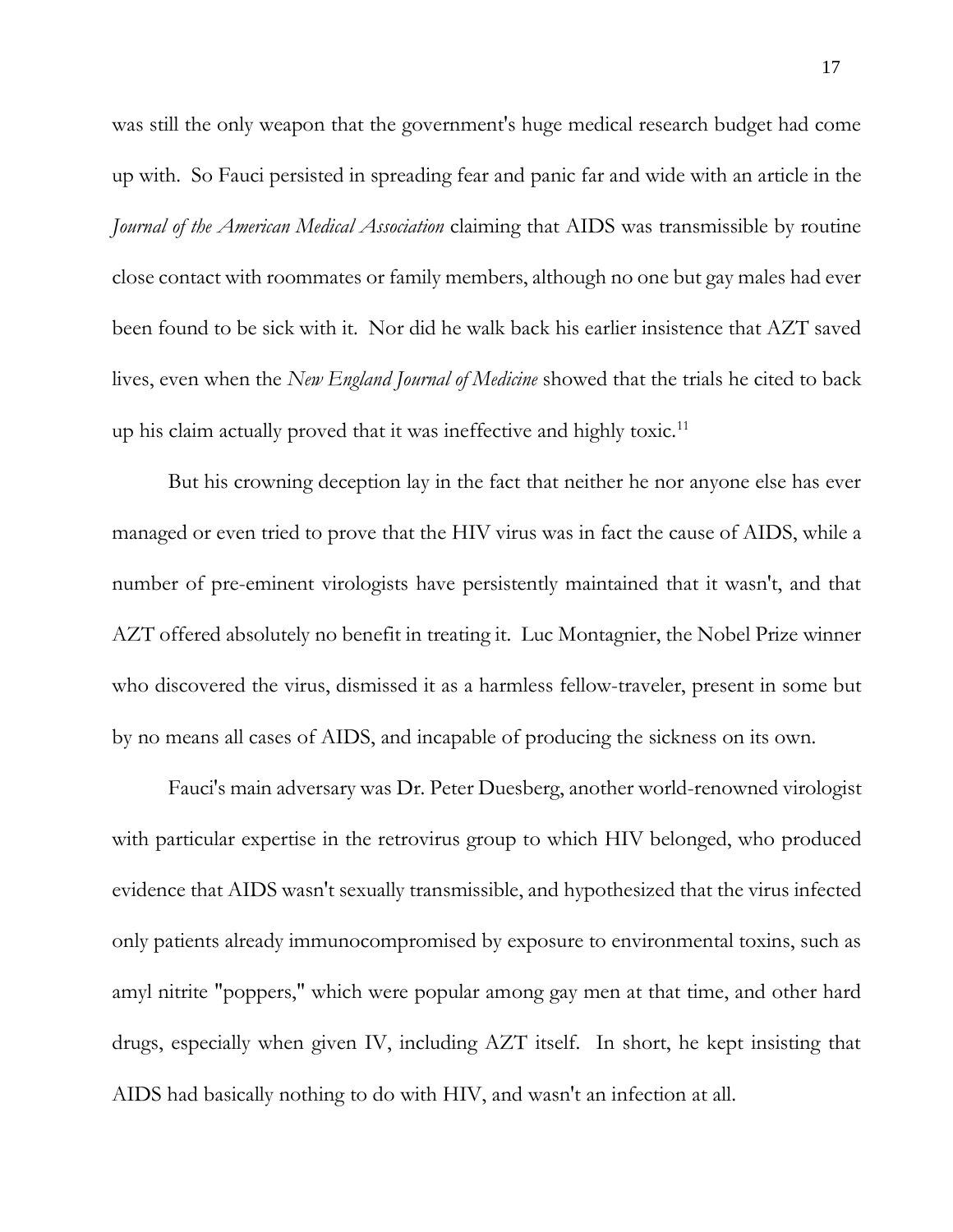The two sides became irreconcilable when Fauci recommended that AZT be given prophylactically to everyone testing positive for HIV, even though most of them weren't sick; and he became even more insistent when millions of people in several African countries were found to be carrying the virus and accordingly alleged to be at high risk of developing the disease, even though what was being called AIDS over there was entirely different in its presentation and affected heterosexuals predominantly.

RFK Jr. wisely avoids taking a position on the scientific aspects of the controversy, other than pointing out that a large proportion of AIDS patients on both continents have never tested positive for HIV. His main point is simply that Fauci appropriated Gallo's unsubstantiated claim as gospel truth, continued to recommend the highly toxic AZT as the standard of treatment based on equally poor evidence, and used his network of loyal PI's to discredit Duesberg and ultimately ruin his distinguished scientific career. The subtext of his vengeance was the reality that Fauci's massive AZT campaign on both continents had coincided with and quite possibly caused the deaths and serious injuries of thousands upon thousands of people who weren't sick before receiving it and might never have been if they'd simply been left alone.

### **Fauci, Gates, and the White Man's Burden.**

Chapter 7 provides a wealth of evidence that Fauci also funded and oversaw cruel drug and vaccine experiments on American children in various public institutions without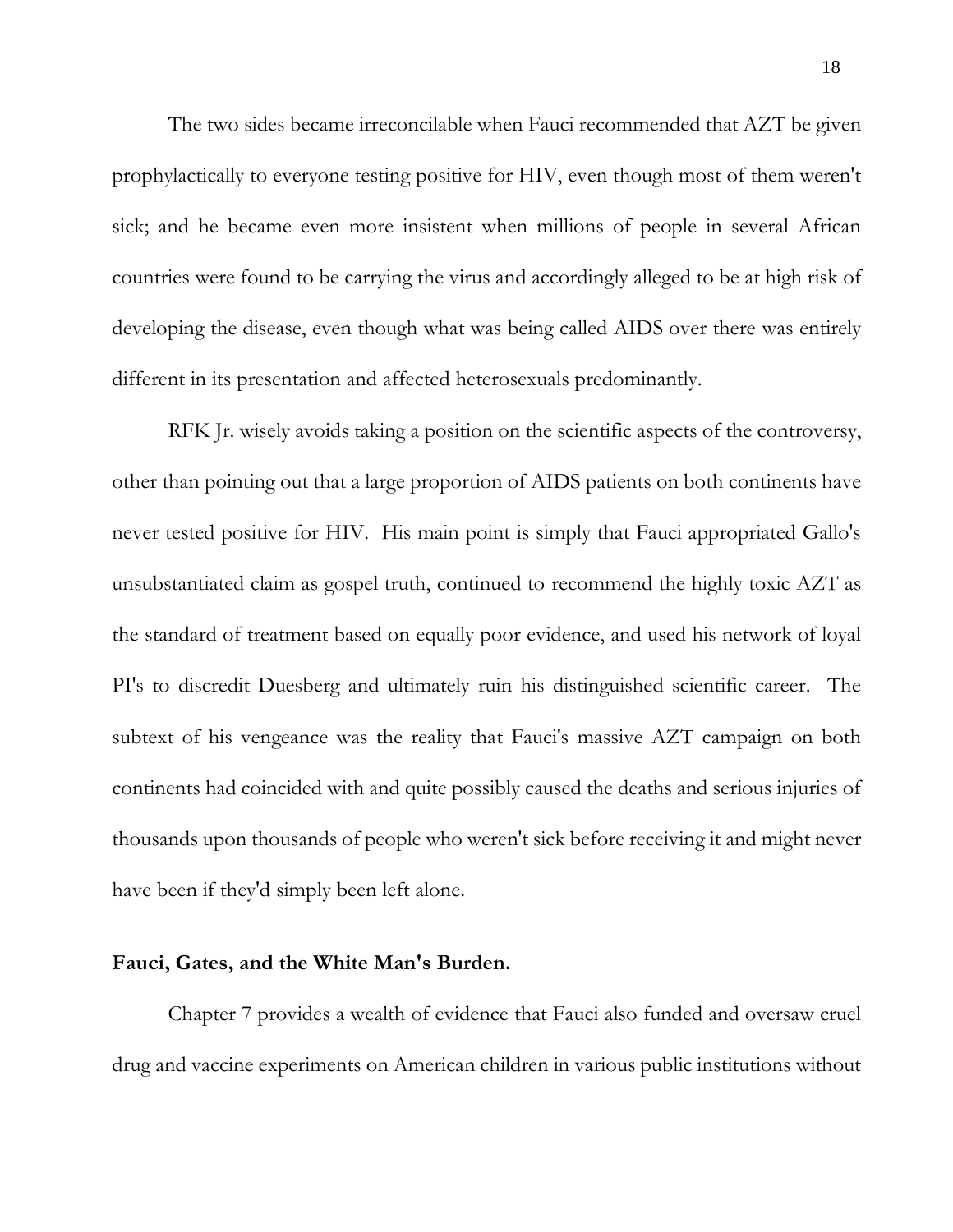parental consent. As it happened, his many years of failed attempts to develop a vaccine against HIV/AIDS were carried out mainly in Africa, an unregulated, extravagantly profitable, and blatantly racist colony of Big Pharma research for many decades, involving AZT and several other drugs and vaccines as well.

His ongoing but so far fruitless quest for an HIV/AIDS vaccine may also have been what prompted Bill Gates to meet him in 2000, and to propose a working partnership that has proved enormously helpful and profitable to both men ever since. Again focused largely on Africa, with racist overtones reminiscent of Kipling's "white man's burden" of civilizing the primitive peoples of the earth, both men claimed charitable motives for testing new, experimental vaccines on typically unconsenting subjects, as well as dumping old vaccines on them that had been discontinued in the developed world because of their toxicity.

A notable example was the DTP vaccine, directed against diphtheria, tetanus, and pertussis or whooping cough, which contained Thimerosal or merthiolate, a neurotoxic organomercury compound, and was discontinued in the West after numerous lawsuits in the 1980's won large damage awards on behalf of brain-damaged children, and a safer, acellular version finally became available in 1991. So Fauci and Gates simply recycled the reject DTP as the flagship of their public health mission in Africa, and continued having it produced at minimal cost.

Administered by shadowy public-private partnerships controlled by Gates, such as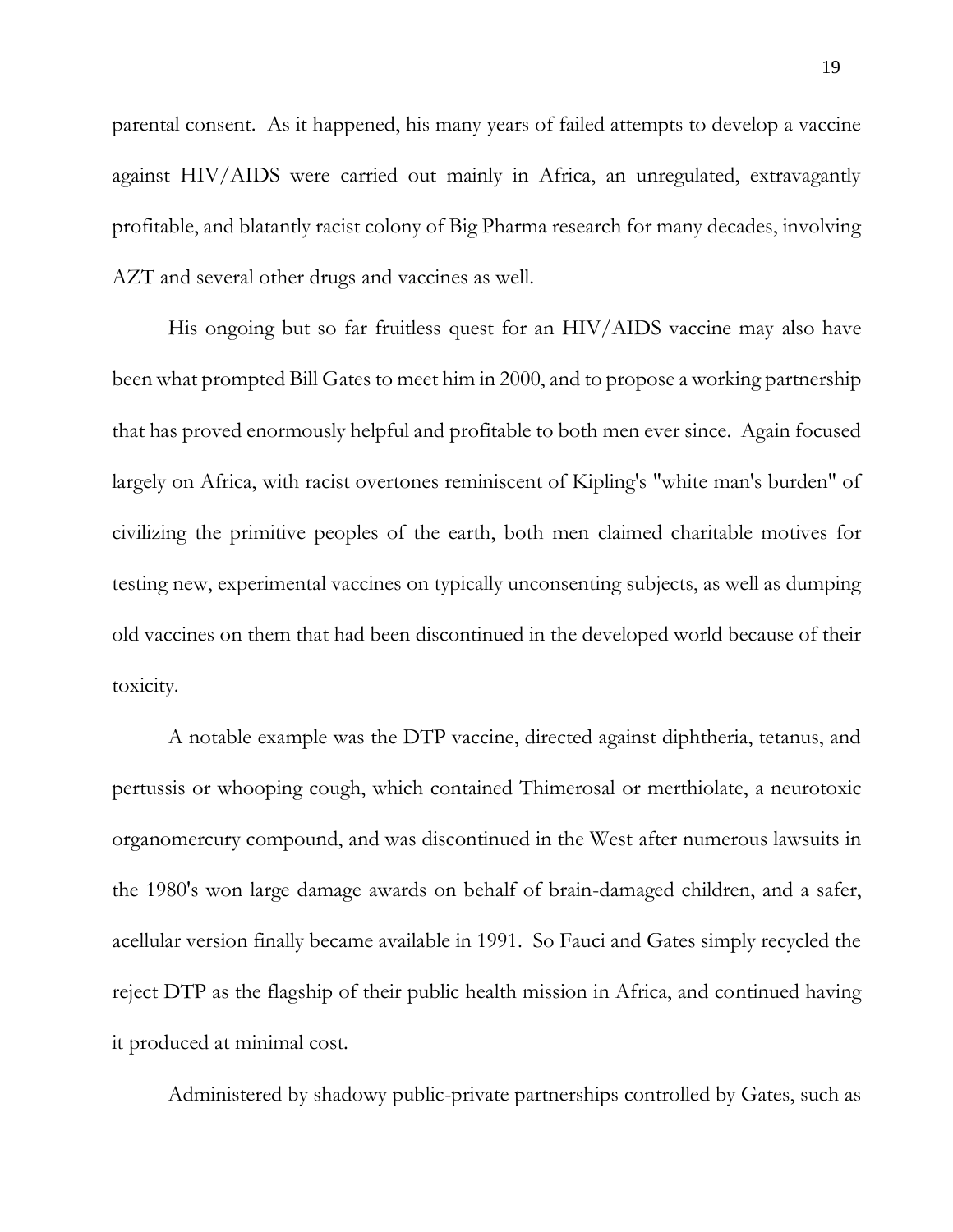CEPI, the Coalition for Epidemic Preparedness, and GAVI, the Global Alliance for Vaccines and Immunizations, and with the official blessing of WHO, which Gates also dominates, this program still runs on ostensibly charitable and therefore tax-deductible donations from the Gates Foundation and other wealthy investors, while the partnerships in charge of administering it include drug and vaccine companies that Gates owns or is heavily invested in. This "philanthrocapitalism," as Gates is fond of calling it, not only adds massively to his already obscene personal wealth, but has recently been declared an entirely legal tax dodge for the very fattest cats in our kleptocracy.

Although Fauci and Gates successfully blocked HHS and WHO from investigating DTP's safety and effectiveness, in 2017 the Danish government commissioned a peerreviewed study of all-cause mortality in a large group of children from Guinea-Bissau, half of whom were vaccinated with DTP and half were not. After just one dose at 3 months of age, it found that the vaccinated children died at ten times the rate of the unvaccinated from a wide range of diseases, including pneumonia, anemia, malaria, and dysentery, and concluded that the vaccine had indeed protected them against diphtheria, tetanus, and whooping cough, but destroyed their immune systems in the process, rendering them much more vulnerable to the major diseases of their area.

We also learn that similar programs involving several other vaccines were foisted on a variety of underdeveloped countries with comparably malevolent undertones and significant casualties to match. Not long after a 2014 TED talk in which Gates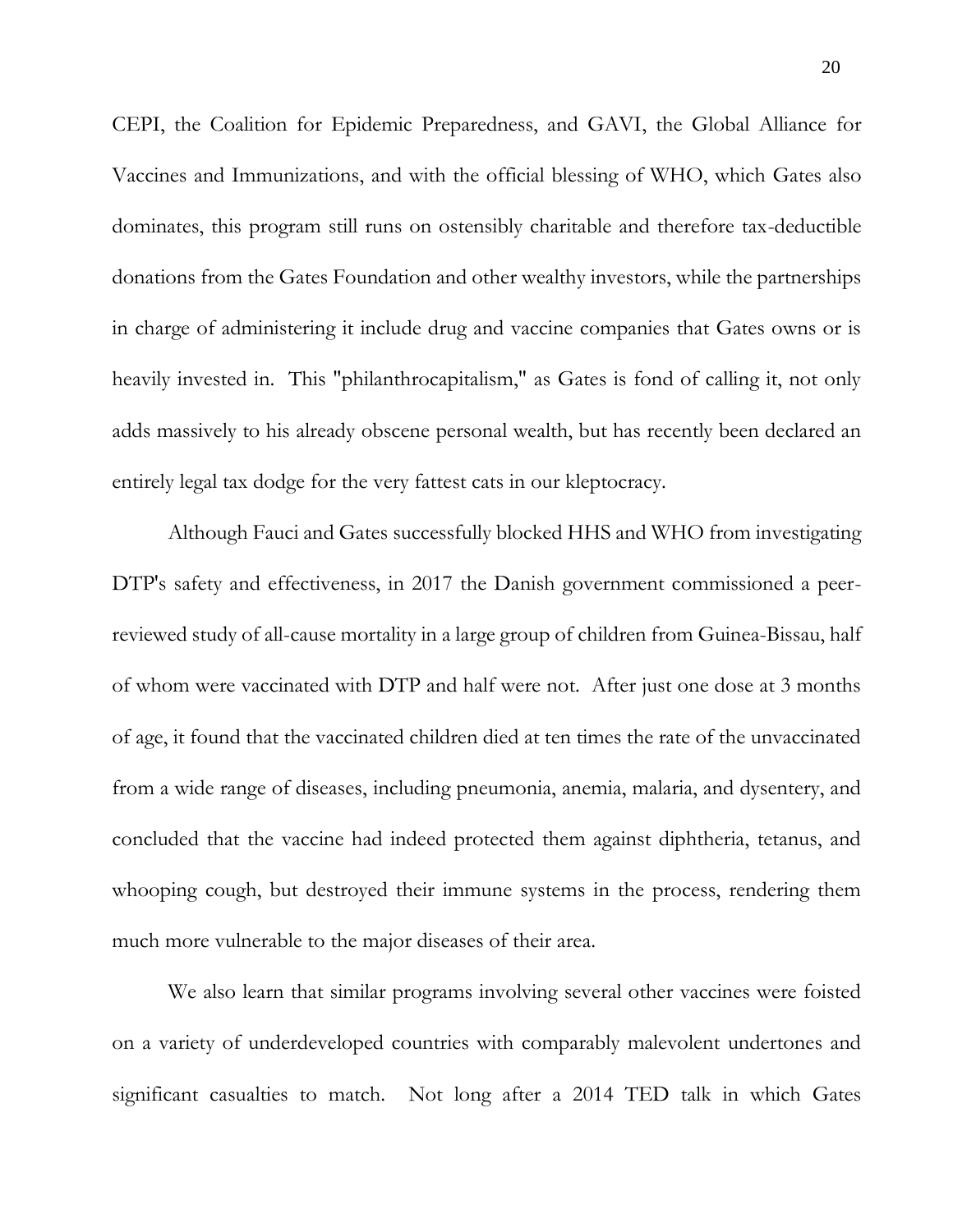mysteriously proposed using vaccines to lower birth rates, a pilot program co-sponsored by WHO and GAVI administered nothing but tetanus vaccine to a group of young Kenyan girls of childbearing age, in 5 doses 6 months apart. This unheard-of overdosing aroused the suspicion of local doctors that a sterilizing agent had been added, and the trial was canceled when the hormone HCG was found in tested samples of the vaccine. Similar projects in Tanzania, Nicaragua, Mexico, and the Philippines gave rise to comparable protests and equally emphatic denials by the sponsoring organizations.

In 2016 Gates launched a massive global campaign for vaccination against polio, using the inexpensive oral live-virus vaccine, OPV, previously discontinued in the West, and beginning in India, where the disease had already virtually disappeared. Using the same techniques that Fauci had perfected in America, Gates packed the Indian oversight board with handpicked PI's, who then rubber-stamped a mind-boggling regimen of 50 doses per child from birth to 5 years of age.

The predictable result was a major epidemic of a disease exactly like polio but twice as virulent, with the more innocent-sounding name of Non-Polio Acute Flaccid Paralysis, or NPAFP, which left almost 500,000 kids paralyzed, in direct proportion to the number of vaccine doses administered in each province. When the Indian government fired Gates' appointees and drastically scaled back the dosing, the disease receded dramatically. Similar OPV-linked outbreaks were recorded in Congo, the Philippines, and Afghanistan, where polio had entirely disappeared even before the vaccines were given, and again in Syria,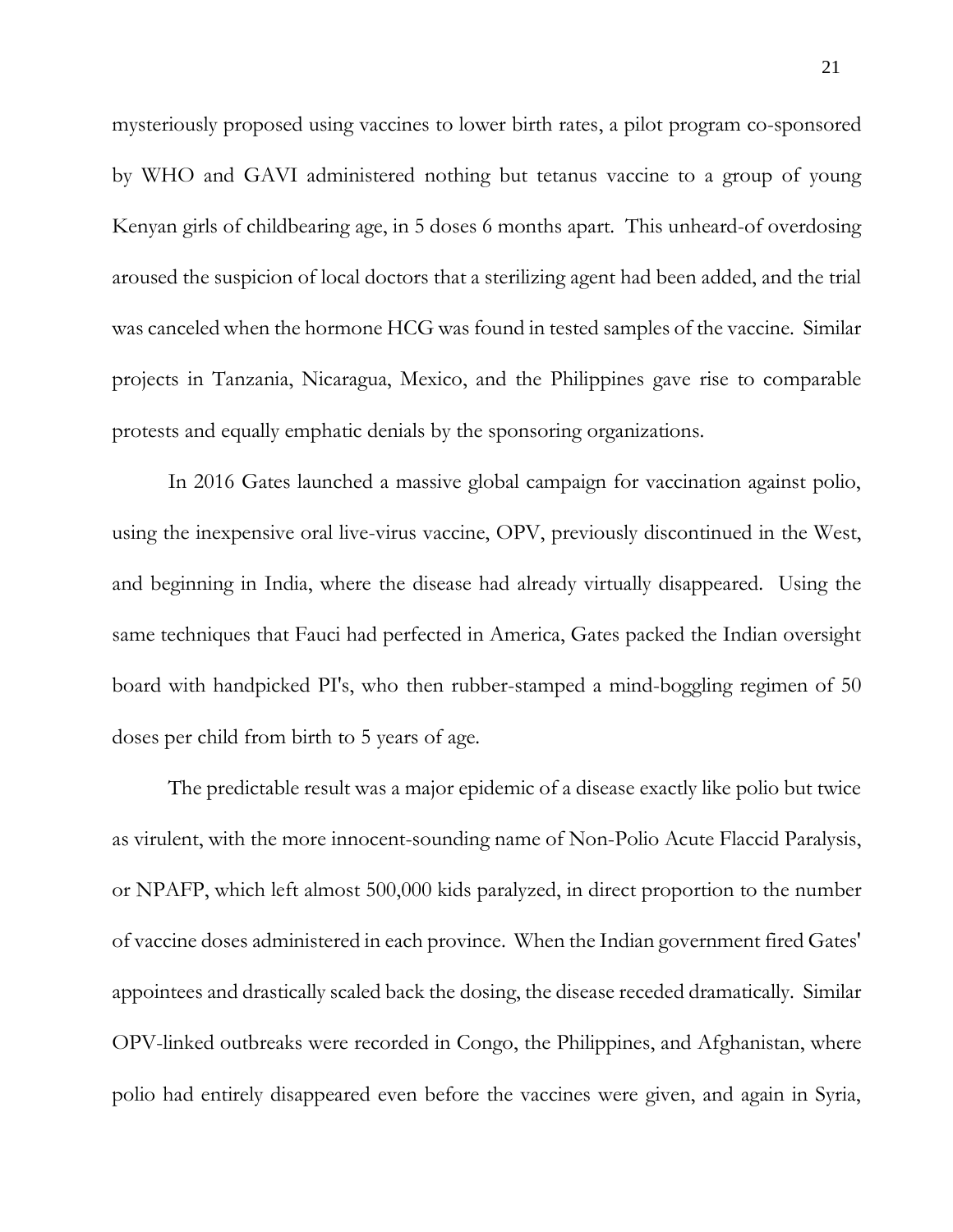China, Egypt, Haiti, and Malaysia, where even the WHO reluctantly admitted that 70% of the cases were vaccine-strain rather than wild-type. Yet Gates' lavish contributions to the *New York Times*, NPR, and other mainstream news sources have kept his various ostensibly charitable exploits effectively immune from hostile criticism in the media and scientific community alike.

Even earlier, the Gates Foundation partnered with the pharmaceutical giants Merck and GlaxoSmithKline, in both of which Gates is heavily invested, to test their vaccines against human papilloma virus, or HPV, a common precursor of cervical cancer, in remote provinces of India, hoping to back up the claim that they would prevent cervical cancer later in life. In this case, his target audience was in the United States, where the threat of death from cervical cancer had already receded dramatically, thanks to early detection with Pap smears. The trial resulted in 1200 of the vaccinated Indian girls, or a total of 1 in 20, becoming infertile and developing various autoimmune diseases. When several of them died, the government finally suspended the trials and sent investigators to the sites.

They found a shocking array of unethical practices and coercive tactics, such as pressuring young village girls to participate, bullying illiterate parents, forging consent forms, telling the girls that the shots were for "wellness," or would protect them against cancer for life, and then withholding medical care from those who were injured. Petitions were filed, and the case against the Gates-controlled agency that conducted the trials is now before the Supreme Court of India; but once again, just as in the polio case, the Gates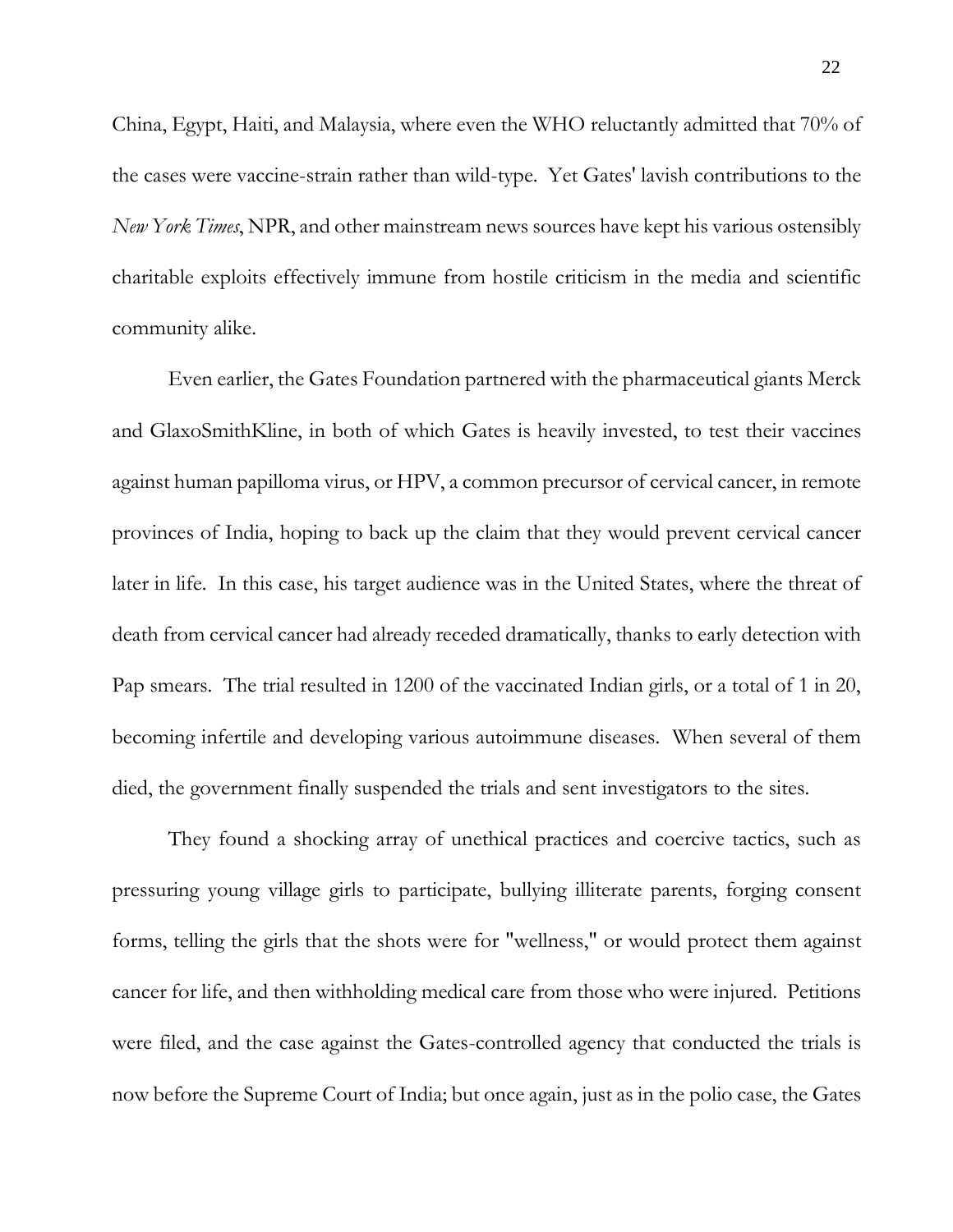Foundation isn't even mentioned in the charges.

While the author goes on to enumerate several other Gates-funded projects of the same ilk, the few I've cited are already quite sufficient to identify universal vaccination as one of Gates' top priorities, and to warrant its being featured in the 2020 WHO Prospectus:

Immunization is a global health success story, saving millions of lives every year. It is the foundation of primary health care, an indisputable human right, and one of the best investments that money can buy. With the support of countries and partners, WHO is leading the creation of a new global strategy for the next decade. It envisions a world in which everyone, everywhere, and at every age fully benefits from vaccination to improve health and well-being.<sup>12</sup>

### **The Biosecurity Agenda.**

Chapter 11 returns to Fauci and his signature tactic of exaggerating the threat of infectious diseases to spread fear and panic and thereby boost vaccine sales for his drug industry partners. It begins with the hyping of swine flu in 1976, when the disease never materialized and the highly-touted vaccine for it had to be withdrawn after causing at least 500 cases of Guillain-Barré Syndrome, a paralyzing, life-threatening neuropathy of the brain and spinal cord.

Picking up the same thread, the author recounts similar exaggerations throughout his career, notably the bird flu of 2005, the Hong Kong swine flu of 2009, Zika and dengue fever in 2016, and finally hitting the jackpot with the SARS-CoV-2, his supreme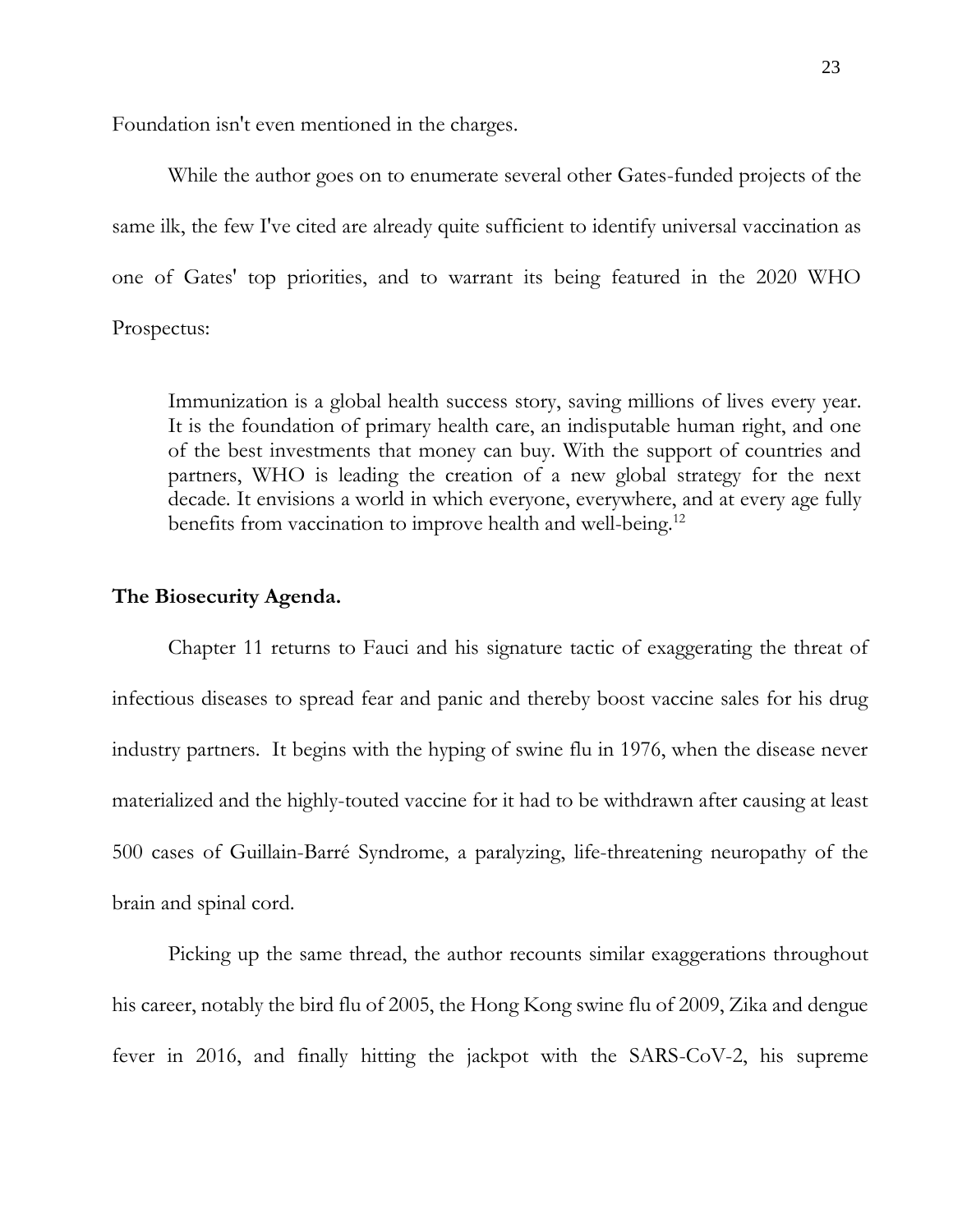achievement, if not the greatest of all time.

He then leaves us hanging at the very end, with tantalizing circumstantial evidence that the SARS-CoV-2 virus was actually bioengineered in the Wuhan lab, which had indeed been funded by a grant from Fauci and the NIAID to circumvent Obama's moratorium on "gain-of-function" bioweapons research in the United States. Once again, he prudently refrains from affirming the ultimate conclusion of a manufactured virus, however plausible, with nothing but the inductive leap connecting these dots of fact, combined with Fauci's insistent denials of the same.

In any case, this cloak-and-dagger stuff sets the stage for the rest of the book, which is taken up almost entirely with "biosecurity," the task of protecting the world from various "superbugs," and the specter of plagues and pandemics caused by them, which is itself likewise inseparable from threats both real and imaginary of biowarfare and bioterrorism, and thus predictably and much too easily became the rationale invoked by both Gates and Fauci to justify their ever more horrifying agendas for drug development, mass vaccination, martial law, and dictatorial control.

Rooted in top-secret research begun in World War II and the Cold War, "biosecurity" soon became the watchword for the Gates-Fauci collaboration, and engaged a veritable army of virologists, CIA agents, military intelligence operatives, and those same shadowy public-private partnerships, dedicated to hyping various microbiological threats, developing drugs and especially vaccines to fight them, and applying the same tactics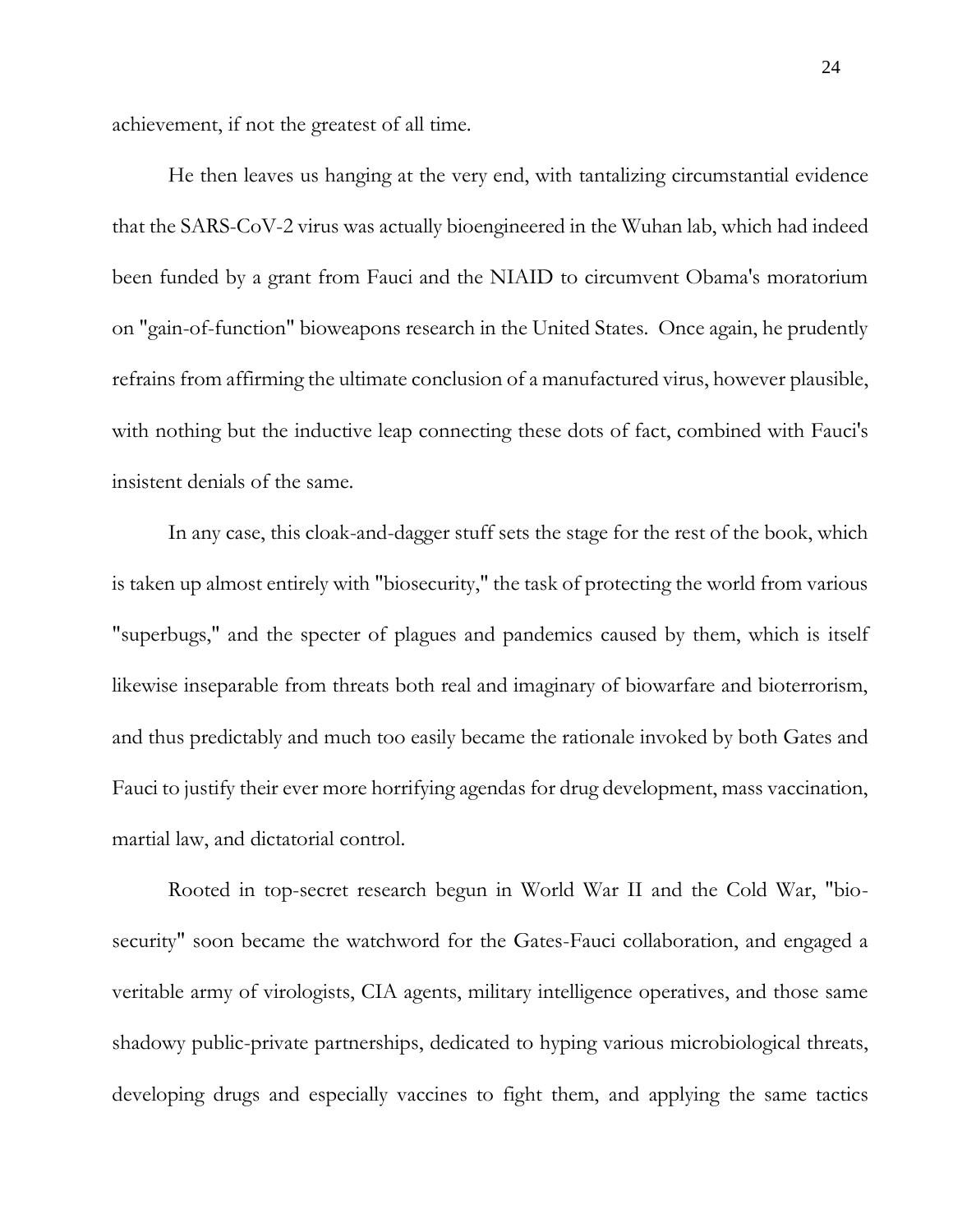perfected by Fauci to create a biosecurity infrastructure with truly global reach. Both men saw and still see vaccines as discrete, effective, and endlessly profitable "magic bullets" to remove these putative threats to humanity, in lieu of the boring but far more urgent, realworld imperatives of adequate nutrition, sanitation, clean air, water, soil, food, and other glaring necessities of public health that have been systematically neglected in favor of them.

For the past twenty years, as the book makes clear, the Gates-Fauci partnership has developed a network of like-minded people from the ranks of industry, science, government, intelligence, high-tech, and the military to stage a series of wargame exercises simulating an actual pandemic or biowarfare emergency. Without going into detail, I'll mention a few of the ones the author describes.

In the summer of 2001, just before 9/11, Operation Dark Winter envisioned a smallpox attack on various American cities, causing widespread panic, mass casualties, societal breakdown, and mob violence, with vaccines in short supply for stopping it. The author presents circumstantial evidence suggesting that the exercise may have helped prepare for the actual shock of 9/11, and was also somehow related to the mailing of anthrax spores to several Democratic Congressmen not long afterward. What is known is that the spores originated from the US government's biowarfare installation at Ft. Detrick, MD.

What Dark Winter certainly did achieve was envisioning methods of controlling the population, abrogating civil rights and imposing mass obedience to medical and military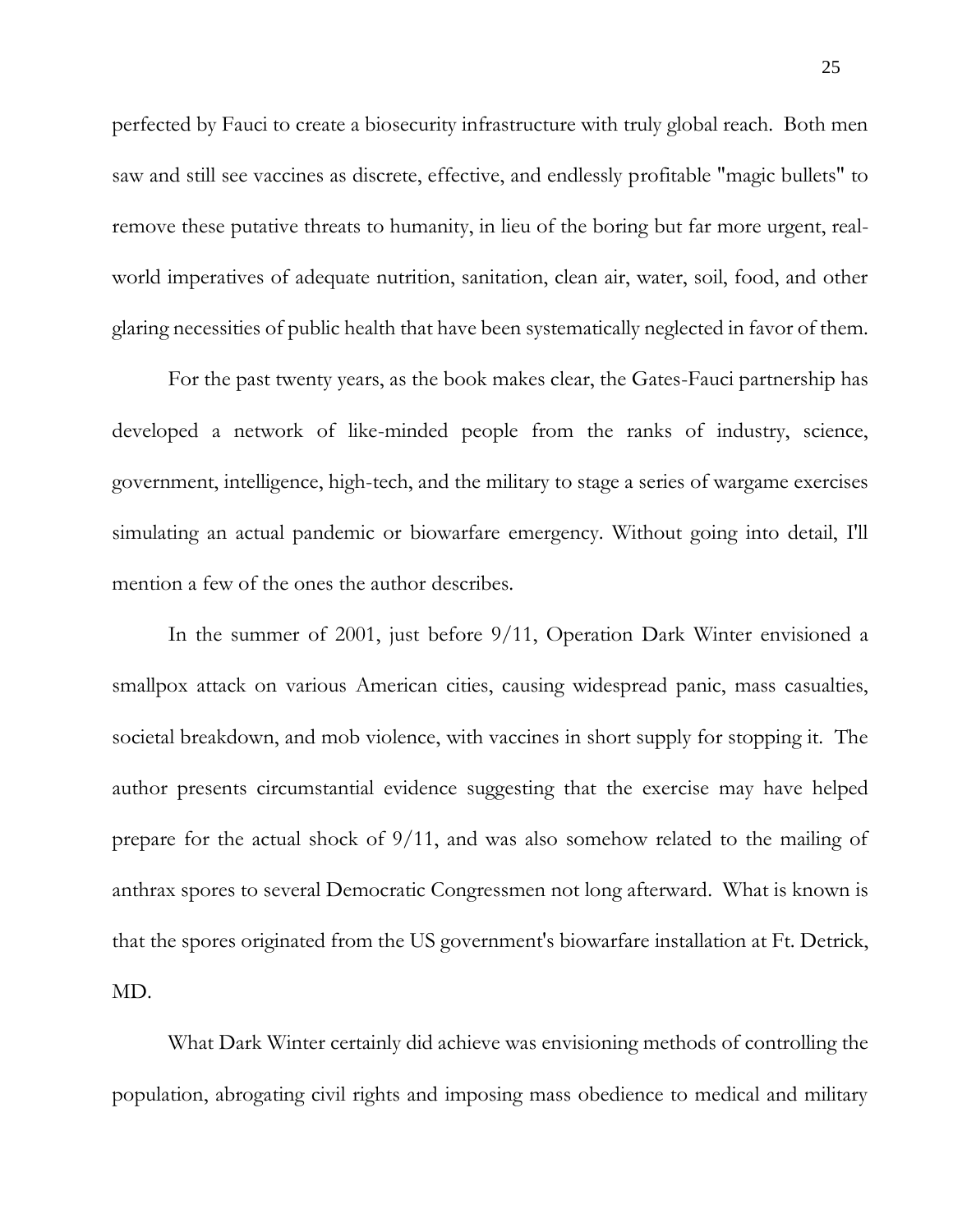authorities. In so doing, it also dovetailed neatly with the mission of right-wing think tanks like the war-mongering Project for the New American Century, headed by Dick Cheney, Donald Rumsfeld, Elliott Abrams, John Bolton, and Paul Wolfowitz, promoting the triumphalist message that the US won the Cold War and was therefore entitled to rule the world and control its oil reserves for the foreseeable future. It all sounds like Trumpism *in utero*, if not the very "Deep State" that Trump tried to convince us that he hated.

By 2010, after several more smallpox simulations, President Obama was also on board, with biosecurity and germ warfare henceforth a top priority of US foreign policy, at almost the same moment when the WHO made biosecurity the centerpiece of its own global risk-management agenda. The Obama years also witnessed Bill Gates, WHO's chief private sponsor, giving his Decade of Vaccines speech at the UN, and the Rockefeller Foundation issuing its "Lockstep" Report, which proclaimed that a global dictatorial authority was the only way to combat pandemics, and coincidentally tapping Bill Gates to lead all pandemic wargames in the future.

When Trump came to power in 2017, Gates sponsored and chaired the code-named SPARS event, a collaboration of loyalists at NIAID, NIH, the Johns Hopkins School of Public Health, and its Center for Health Security, involving much the same cast of characters as its predecessors, and including a month-by-month scenario that the COVID-19 almost precisely duplicated in real time three years later. Cowritten by the CDC and FDA, its official communiqué focused narrowly on aggressively marketing vaccines and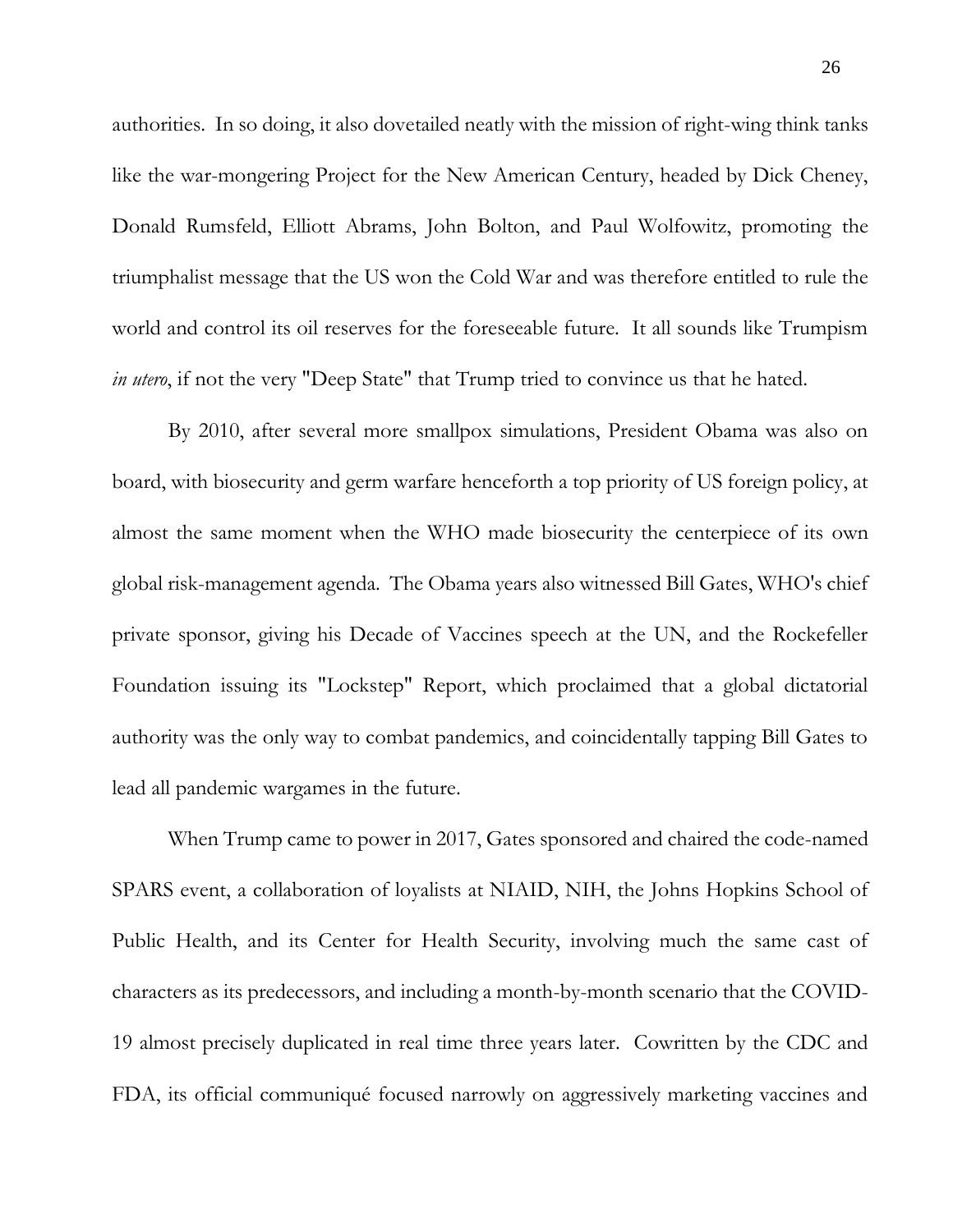limiting the public's rights to refuse them.

By 2018, with his tone becoming explicitly warlike, Gates confidently predicted to the Malaria Summit in London that a deadly new disease would surprise the world within a decade, killing tens of millions worldwide, and urged the international community to prepare for it as for a war, with collaboration between health officials and the military, and pledged to donate massively to media giants such as Amazon, Google, and Facebook for the censorship that would be needed to defeat it.

Clade X, another simulation exercise that he organized a few months later, imagined a bioterrorist attack involving the release of a fictitious, lab-engineered organism for which no vaccine as yet existed, and invited several members of Congress and dozens of media bigwigs to attend. Its stated purpose was to strike a blow against world overpopulation, ironically yet another of Gates' long-term global priorities, as we saw.

Once again, there was no mention of distributing cheap, generic, off-label medicines for prophylaxis or treatment, or any concern about suspending Constitutional rights or democratic rule in the emergency. As before, the emphasis was on quarantining the healthy, forced vaccination of everyone, and censoring dissent. In the weeks that followed, the *New Yorker* and the PBS *News Hour* both ran adulatory features on Gates and Fauci, including the latter's plea for a universal flu vaccine, since another pandemic was clearly inevitable.

In September of 2019, just 4 months before the first reported cases of COVID-19, a Gates-funded Report on Clade X from Johns Hopkins concluded with a strong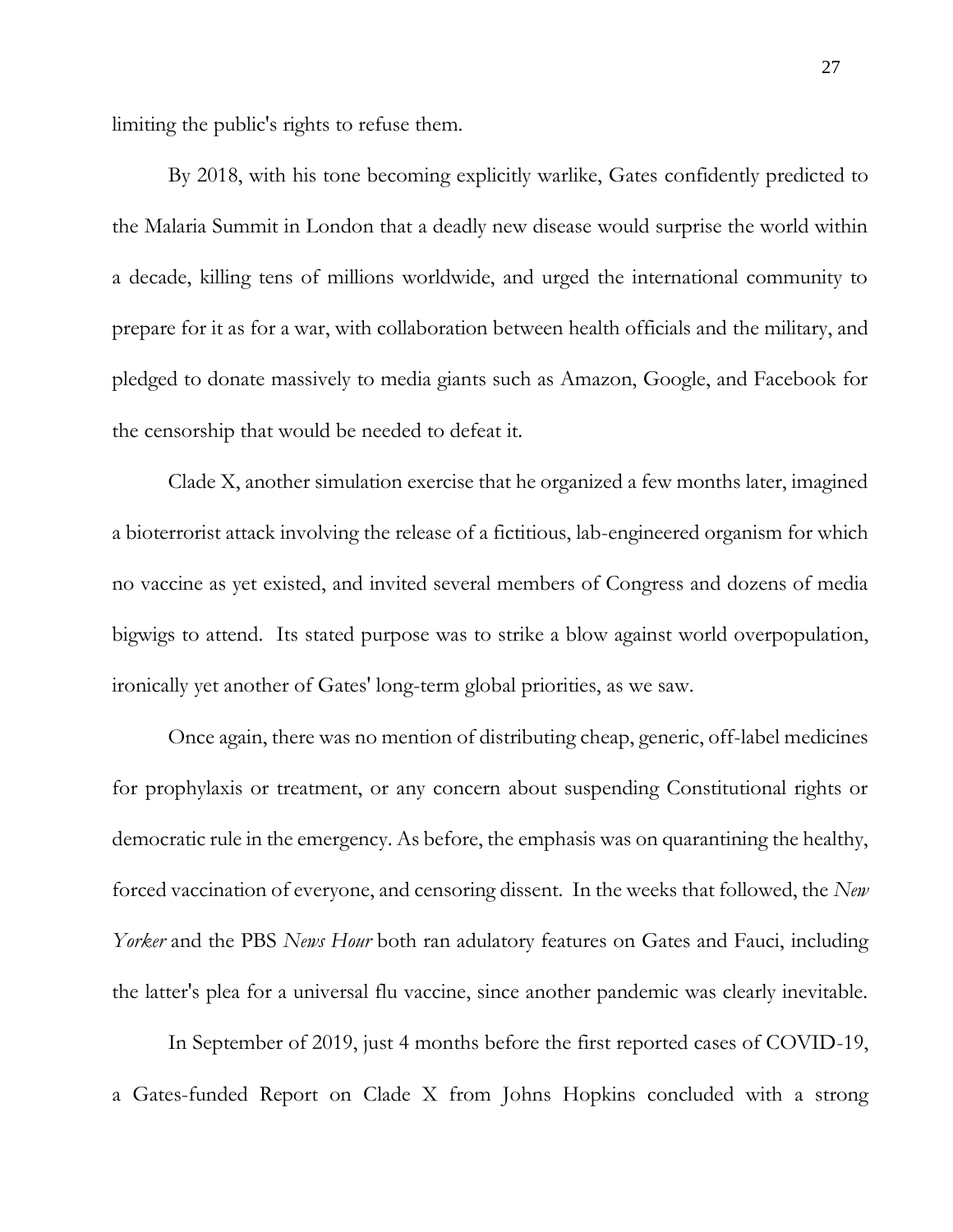recommendation for putting mass vaccination strategies in place to prepare for a global pandemic, and warning of a deliberate bioweapon release from just the sort of lab that Fauci's NIAID and Gates' EcoHealth Alliance had recently funded in Wuhan. A Global Preparedness Monitoring Board was duly created, consisting of Fauci, a Gates Foundation executive, the Wellcome Trust, the head of China's CDC, Russia's Minister of Health, and both present and past WHO officials.

Likewise organized by Gates, Event 201 was staged in October 2019, close enough to the actual pandemic to have been quite possibly more than a mere simulation, since it explicitly mentioned a new coronavirus, and US intelligence sources later found evidence that the SARS-CoV-2 virus had already begun circulating in Wuhan at least 3 weeks earlier. Staged in a New York hotel, it involved the World Bank, the World Economic Forum, Johns Hopkins, the CDC, the Chinese government, Johnson & Johnson, and big shots in PR, finance, and biosecurity, and could have helped prepare some participants for the key positions in the pandemic response that they would soon occupy in real time. As usual, Gates offered techniques of psychological warfare for controlling official pronouncements, silencing dissent, curtailing free speech, and forcing mass vaccination. RFK Jr. again steps back and leaves it to the reader to draw the inference that at least the organizers might already have known what was about to happen.

The book's release in the midst of the pandemic that is still very much with us, with new variants emerging, its vaccine mandates and censorship still in force, and no end in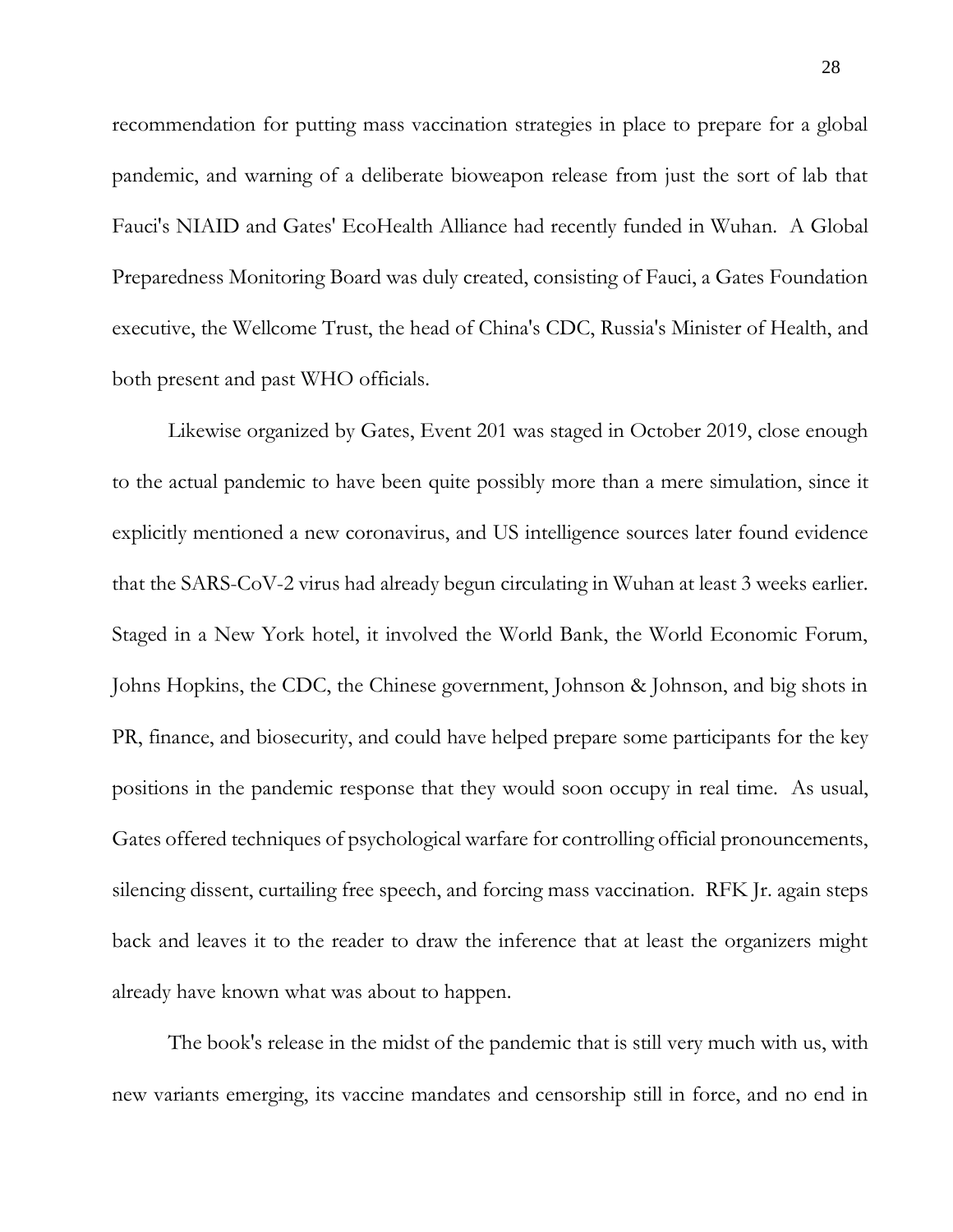sight, conveys a sense of the urgency that drove the author to write it. I especially appreciated the thorough-ness of his research in providing the evidence to back up even the most controversial of his claims.

Most of all, the book gives me reason to hope that its exposé of such deep and extensive wrongdoing will help us all to forgive ourselves for doing what seemed necessary in the face of the emergency that Fauci, Gates, and their associates have done so much to create. Much as we're entitled to expect that our leaders and experts are giving us accurate information, this book gives us the background to realize that, regarding many issues of vital importance to everyone, they aren't, and to recognize the threat to our democratic way of life in all that follows from their deception.

# **Notes.**

- 1. Naomi Klein, Interview with Marie Solis, "Coronavirus is the Perfect Disaster for Disaster Capitalism," **RSN Focus**, March 14, 2020.
- 2. Cf., for example, "Robert F. Kennedy, Jr., Wins Historic \$290 Million Case Against Monsanto and Round-Up Weed-Killer," **Irish Central**, August 13, 2018.
- 3. "How a Kennedy built an anti-vaccine juggernaut amid COVID-19," Associated Press, www.ap.org., December 15, 2021.
- 4. Cf., for example, "COVID-19 medical misinformation policy," www.youtube.com, updated January 5, 2022: "YouTube doesn't allow content about COVID-19 that poses a serious risk of egregious harm, [or] spreads medical misinformation that contradicts local health authorities' or the World Health Organization's medical information about COVID-19."
- 5. Cf., for example, "Perspectives on the Pandemic II: a Conversation with Dr. Knut Wittkowski, The Press and the Public Project, thepressandthepublic.com, April 2,